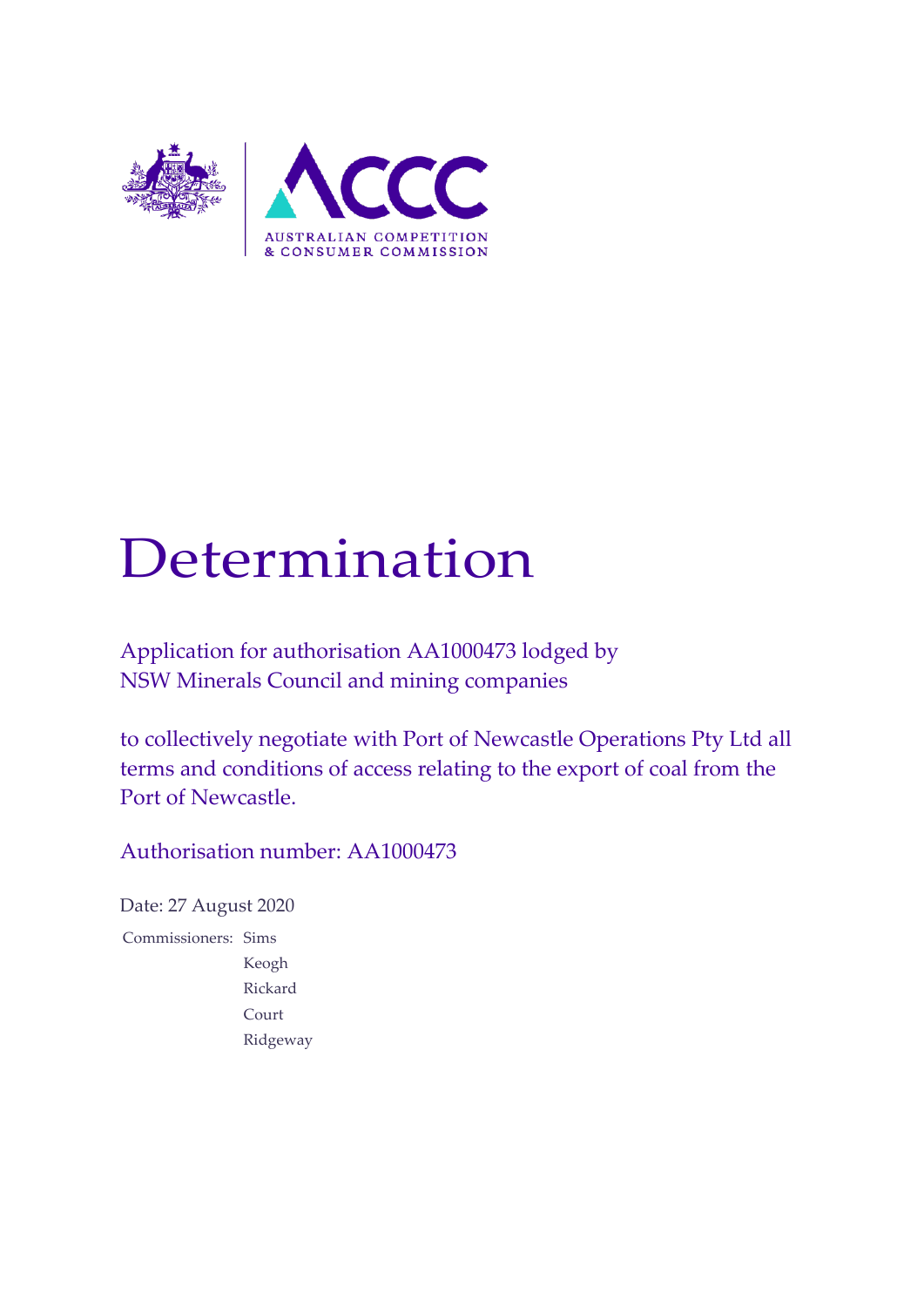## Summary

**The ACCC has decided to grant authorisation to enable the NSW Minerals Council and coal producers that export coal through the Port of Newcastle (Port) to collectively negotiate with Port of Newcastle Operations Pty Ltd (PNO) in relation to the terms and conditions of access, including price, to the Port.**

**The ten coal producers that export coal through the Port are Glencore Coal, Yancoal Australia, Peabody Energy Australia, Bloomfield Collieries, Centennial Coal, Malabar Coal, Whitehaven Coal, Hunter Valley Energy Coal, Idemitsu Australia, and MACH Energy Australia.**

**The bargaining group seeks authorisation for ten years to enable them to collectively negotiate terms of access for coal vessels entering the channels and berthing at the Port. The group also seeks authorisation to jointly discuss and negotiate common industry issues, such as proposed capital expenditure at the Port and allocation of costs. The proposed collective bargaining conduct is voluntary for all parties and does not include boycott activity.**

**PNO has been the operator of the Port since it was privatised in 2014, and publishes a full schedule of service charges that apply to the commercial use of the Port.** 

**In December 2019, PNO invited coal producers to commence bilateral discussions with it to secure discounted access charges under a new long term (ten year) Producer Deed, subject to annual price reviews by PNO.**

**During the ACCC's consultation process, PNO indicated that it does not support the proposed collective bargaining conduct, and will only continue to discuss the long term Producer Deed with coal producers individually. As such, PNO submits that the proposed collective bargaining conduct will have no effect because PNO will not participate in any collective negotiations.** 

**The ACCC recognises that the outcome of voluntary collective bargaining arrangements is uncertain. However, the ACCC is not required to attempt to predict the likely outcome of the collective negotiations on the relevant issues. The ACCC's role is to assess whether proposed collective bargaining conduct is likely to result in public benefits if the parties engage in the conduct.** 

**In this instance, the ACCC has assessed the likely public benefits and public detriments if the coal producers have the opportunity to collectively negotiate with PNO, including any likely public detriments resulting from a lessening of competition.**

**The ACCC considers that the Proposed Collective Bargaining Conduct is likely to result in public benefits. In particular, the ACCC considers that the bargaining group will have greater input into the terms and conditions of access under the Producer Deed, and increased transparency around capital expenditure plans and cost allocation at the Port. This will provide greater certainty for the delivered price of Hunter Valley coal, more timely resolution of industry-wide issues, and facilitate more efficient investment decisions at the Port and across the Hunter Valley coal industry. The ACCC also considers these outcomes will enhance the international competitiveness of the Hunter Valley coal industry, with investment and employment benefits in Australia.**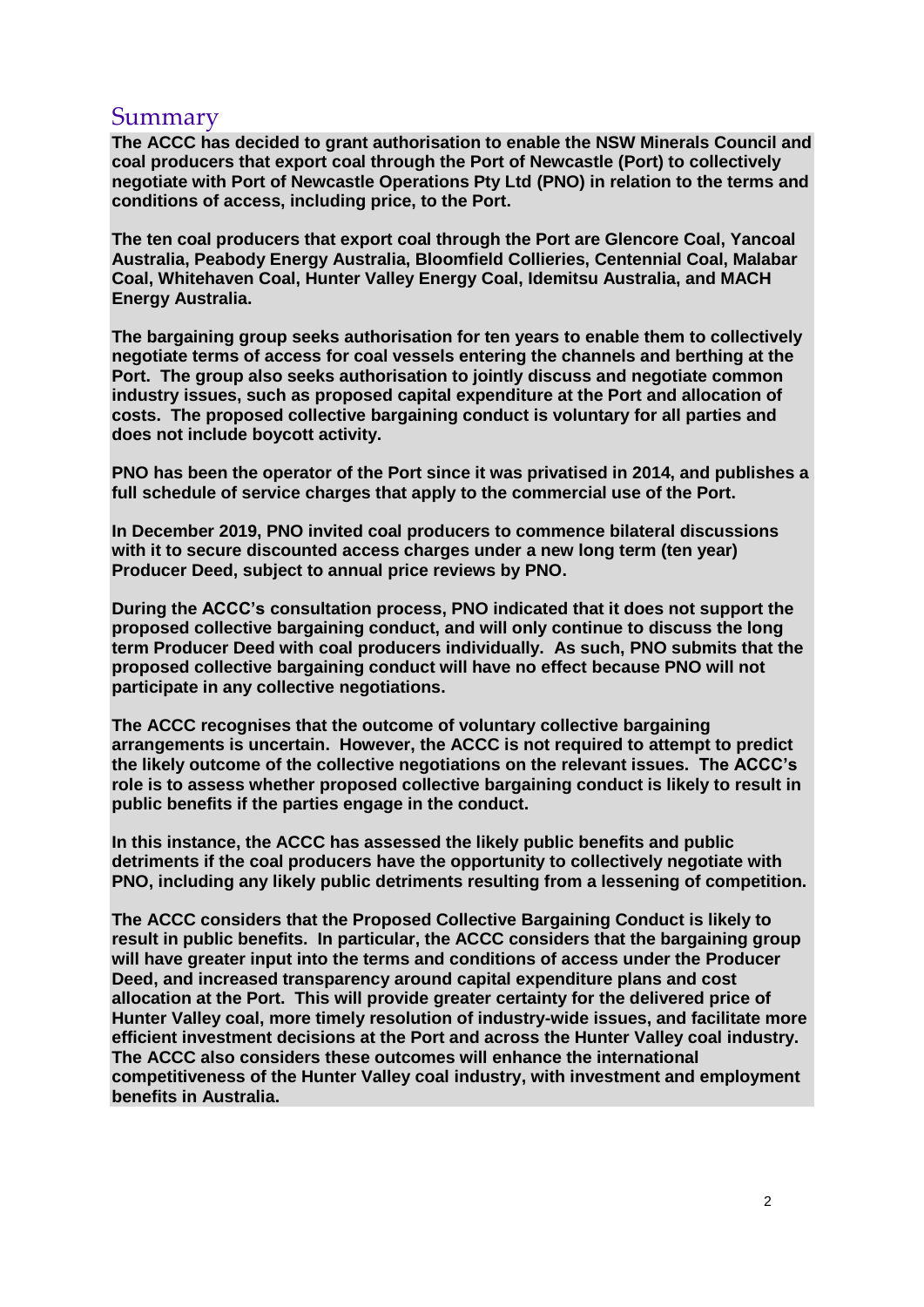**Further, collective bargaining conduct can result in more efficient contracting, which can benefit both PNO and the bargaining group. The ACCC considers the proposed collective bargaining conduct is also likely to result in public benefits from lower transaction costs.** 

**The ACCC considers there is likely to be minimal public detriment from the proposed collective bargaining conduct because participation in the proposed collective bargaining conduct is voluntary for both coal producers and PNO, and does not include boycott activity. The ACCC considers that there is unlikely to be an impact on competition between the coal producers. Individual coal producers are still free to negotiate terms and conditions of Port access separately through bilateral discussions with PNO if they believe it is in their commercial interests to do so. In addition, the proposed collective bargaining conduct does not involve coal producers sharing individual coal projection volumes, customer pricing information or marketing strategies.**

**Therefore, the ACCC is satisfied that the proposed collective bargaining conduct is likely to result in a public benefit and that this public benefit would outweigh any likely detriment to the public from the proposed collective bargaining conduct.** 

**Accordingly, the ACCC grants authorisation for ten years, until 30 September 2030.**

# 1. The application for authorisation

- 1.1. On 6 March 2020 the NSW Minerals Council lodged application for authorisation AA1000473 with the Australian Competition and Consumer Commission (the **ACCC**) on behalf of itself and certain coal producers that export coal through the Port of Newcastle (the **Applicants**). The ten applicant coal producers that export coal through the Port of Newcastle (**Port**) are:
	- **Glencore Coal Assets Australia Pty Limited**
	- Yancoal Australia Limited

**.**

- Peabody Energy Australia Pty Ltd
- Bloomfield Collieries Pty Ltd
- Centennial Coal Company Limited
- Malabar Coal Limited
- Whitehaven Coal Mining Limited
- Hunter Valley Energy Coal Pty Ltd
- Idemitsu Australia Resources Pty Ltd, and
- MACH Energy Australia Pty Ltd.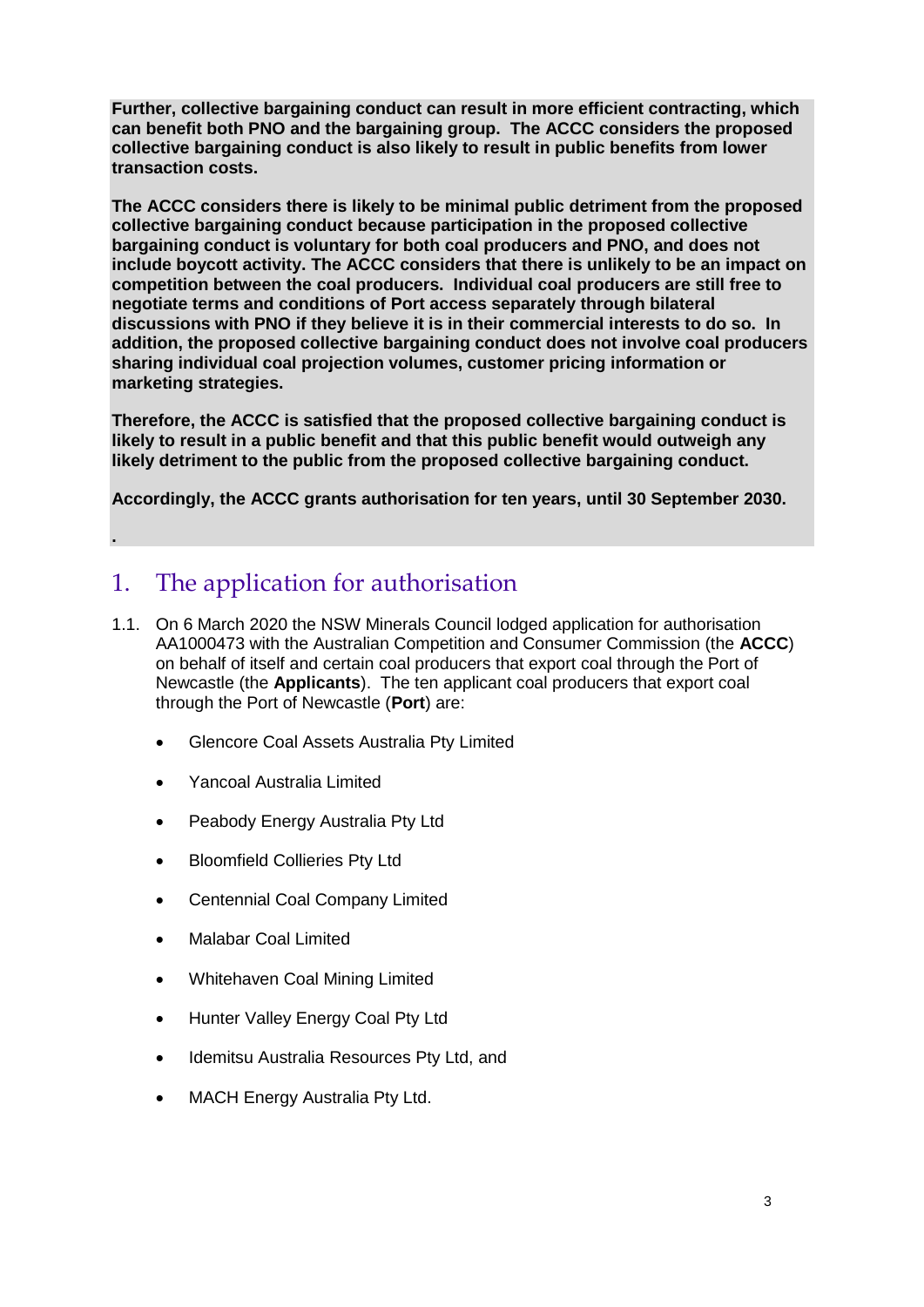- 1.2. This application for authorisation (AA1000473) was made under subsection 88(1) of the Competition and Consumer Act 2010 (Cth) (**the Act**). The ACCC may grant authorisation which provides businesses with legal protection for arrangements that may otherwise risk breaching the law but are not harmful to competition and/or are likely to result in overall public benefits.
- 1.3. The Applicant coal producers are likely to be considered competitors for access to the Port. Accordingly, the Applicants seek authorisation to collectively negotiate and discuss the terms of access to the Port, including price, with Port of Newcastle Operations Pty Ltd (**PNO**). Specifically, the Applicants seek authorisation to:
	- collectively discuss and negotiate the terms and conditions of access, including price, to the Port for the export of coal (and any other minerals) through the Port
	- discuss amongst themselves matters relating to the above discussions and negotiations, and
	- enter into and give effect to contracts, arrangements or understandings with PNO containing common terms which relate to access to the Port and the export of minerals through the Port,

collectively, the **(Proposed Collective Bargaining Conduct)**.

- 1.4. The Proposed Collective Bargaining Conduct is voluntary for all parties, including PNO, and does not include boycott activity by the coal producers.
- 1.5. The Proposed Collective Bargaining Conduct 'does not include the sharing of competitively sensitive information that relates to customers, marketing strategies, or volume / capacity projections for individual users.'<sup>1</sup>
- 1.6. The Applicants seek authorisation on behalf of themselves and 'future access seekers / port users' that choose to participate in the proposed collective bargaining group in the future. $2$  On 15 May 2020 the Applicants clarified that the proposed collective bargaining group will primarily comprise coal mining companies. However, future participants could conceivably involve other mining company members of NSW Minerals Council. The class of persons proposed to engage in the Proposed Collective Bargaining Conduct is confined to mining companies.<sup>3</sup> Authorisation is sought for ten years.
- 1.7. The Applicants submit they are seeking authorisation to collectively negotiate with PNO following significant increases in access charges that have occurred since the Port was privatised in 2014 and given future pricing uncertainty at the Port.<sup>4</sup>
- 1.8. More specifically, the Applicants submit the need for this application for authorisation arises because PNO:

…is an infrastructure monopoly service provider that enjoys the commercial benefits of that position in circumstances where the Port was privatised at the end of a multi user export supply chain, and in the absence of any regulatory constraints…

<sup>1</sup> NSW Minerals Council supporting submission to the application for authorisation AA1000473, 6 March 2020, paragraph 6.2.

<sup>&</sup>lt;sup>2</sup> NSW Minerals Council supporting submission to the application for authorisation AA1000473, 6 March 2020, paragraph 3.5.

<sup>&</sup>lt;sup>3</sup> NSW Minerals Council submission, 15 May 2020, paragraph 2.5.

<sup>4</sup> NSW Mineral Council supporting submission to the application for authorisation AA1000473, 6 March 2020, paragraph 1.23.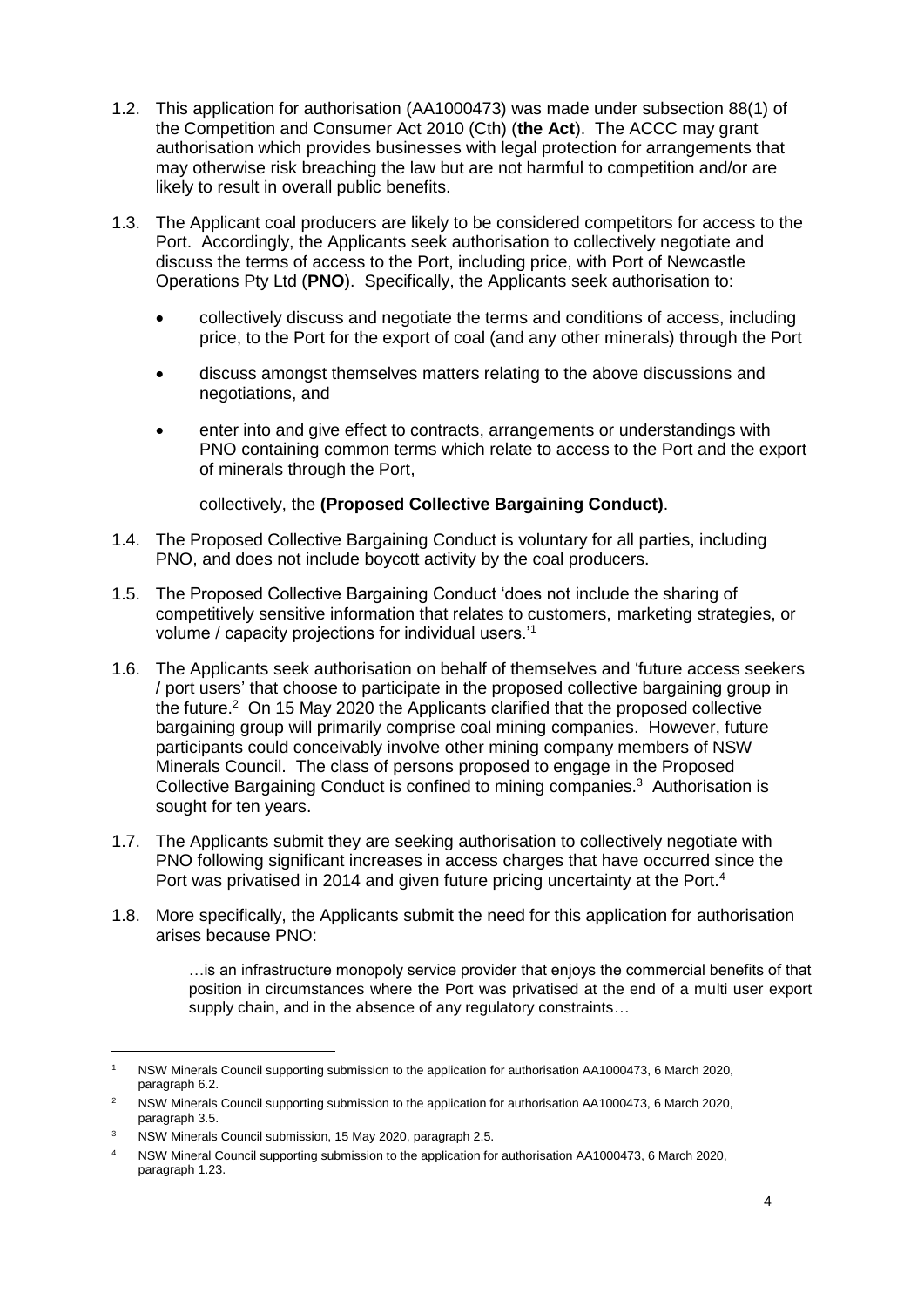…it is noted that after revocation of the declaration [at the Port of Newcastle], PNO increased its prices significantly once again and in particular, based on the inclusion of user contributions that PNO did not...expend.<sup>5</sup>

## Interim authorisation

- 1.9. On 2 April 2020 the ACCC granted interim authorisation under subsection 91(2) of the Act<sup>6</sup> to enable the Applicants to commence collective discussions amongst themselves and negotiations with PNO in relation to the terms and conditions of access, including price, to the Port. Interim authorisation does not extend to entering into any collectively negotiated agreements.
- 1.10. Since then, the Applicants advise that they wrote to PNO on 29 April 2020 requesting an initial meeting with it to 'commence negotiations around pricing and access principles that may work for both PNO and the Applicants.<sup>7</sup> In response, PNO wrote to NSW Minerals Council on 11 May 2020 declining the request for an initial meeting and indicating that it does not support the proposed collective bargaining arrangements.
- 1.11. Interim authorisation will remain in place until the date the ACCC's final determination comes into effect or until the interim authorisation is revoked.

## The Applicants

- 1.12. The **NSW Minerals Council** is an industry association representing the NSW minerals industry. The NSW Minerals Council's members include many of the largest coal exporters from the Port. The Port is the only practical alternative to export coal to international customers from the Hunter Valley, Gunnedah Basin, Gloucester Basin, and parts of the Western Coalfields.
- 1.13. The NSW Minerals Council seeks authorisation on behalf of itself and ten member coal producers listed in the application that export (or intend to export) coal through the Port:<sup>8</sup>
	- **Glencore Coal** one of Australia's largest coal producers, operating seven mines in the Hunter Valley and one in the Western Coalfields in NSW.<sup>9</sup>
	- **Yancoal** is Australia's largest pure-coal producer, operating several mines in the Hunter Valley region.
	- **Peabody Energy** operates the Wambo and Wilpinjong coal mines in the Hunter Valley.
	- **Bloomfield Collieries** an Australian owned group of private companies which operates two open cut mines in the Hunter Valley.
	- **Centennial Coal** wholly owned by Banpu Pcl (a Thailand company). It operates mines in the Hunter Valley and Western coalfields near Lithgow.

<sup>5</sup> NSW Minerals Council supporting submission to the application for authorisation AA1000473, 6 March 2020, paragraph 3.8.

<sup>&</sup>lt;sup>6</sup> See ACCC decision of 2 April 2020 available a[t Authorisations Public Register -](https://www.accc.gov.au/public-registers/authorisations-and-notifications-registers/authorisations-register/new-south-wales-minerals-council-nswmc) NSW Minerals Council.

<sup>7</sup> NSW Minerals Council submission, 15 May 2020, p. 6.

<sup>8</sup> Unless otherwise stated, information about the Applicants' mining operations is sourced from NSW Minerals Council supporting submission to the application for authorisation, 6 March 2020, Schedule One.

<sup>9</sup> Glencore's website: [https://www.glencore.com.au/en/who-we-are/energy-products/Pages/coal.aspx,](https://www.glencore.com.au/en/who-we-are/energy-products/Pages/coal.aspx) viewed 24 April 20020.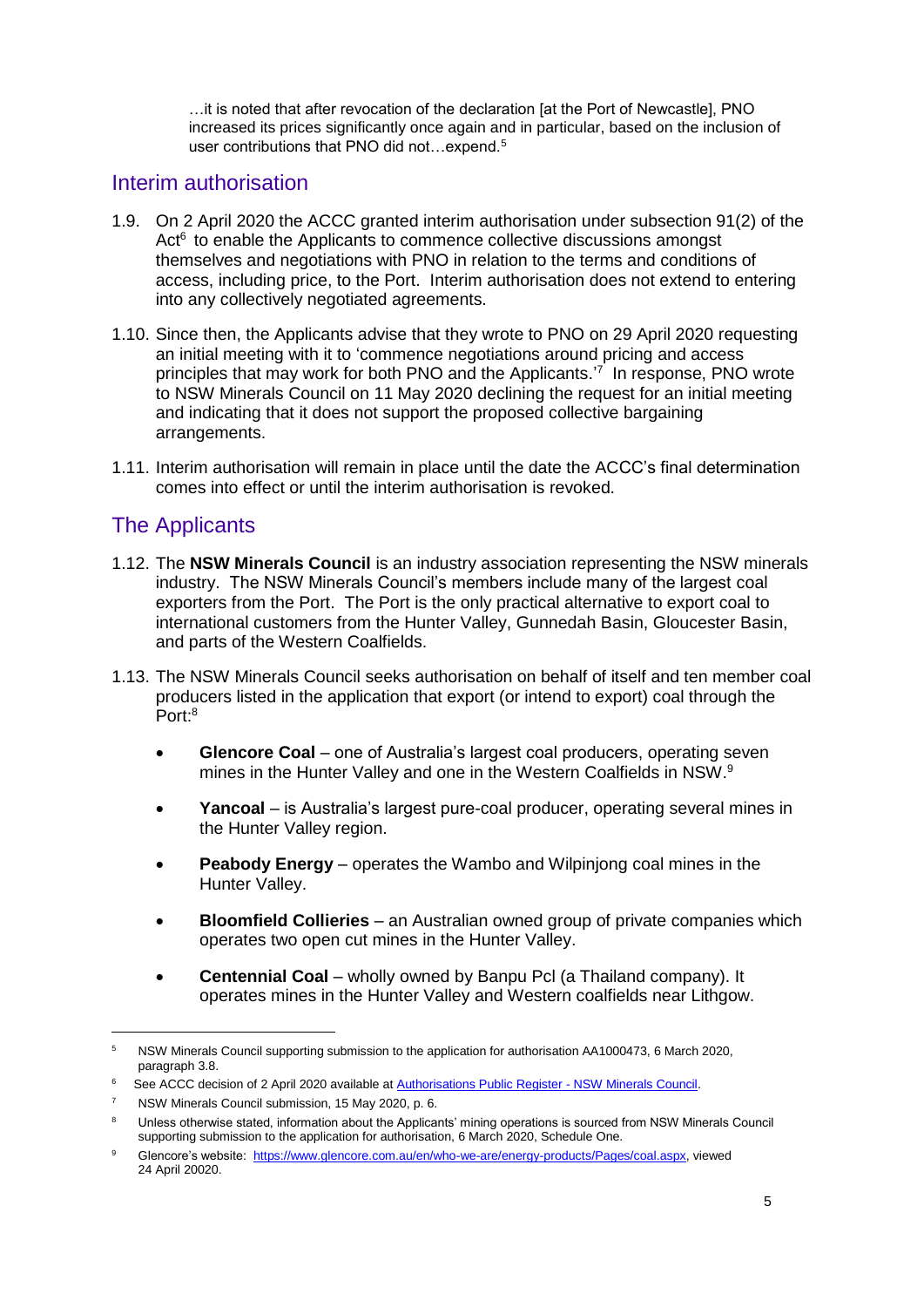- **Malabar Coal** an independent Australian-owned mining company. It expects to export coal through the Port in the future. It owns two exploration licenses in the Hunter Valley.
- **Whitehaven Coal** operates several mines in NSW's Gunnedah Basin.
- **Hunter Valley Energy Coal** is a wholly owned subsidiary of BHP Billiton. It operates the Mount Arthur mine, which is the largest mine in the Hunter Valley region.
- **Idemitsu Australia** owns the Boggabri and Muswellbrook coal mines in the Hunter Valley region, and
- **MACH Energy Australia** formed the Mount Pleasant Joint Venture with Japan Coal Development Australia Pty Ltd, and currently operates the Mount Pleasant mine in the Hunter Valley.
- 1.14. The ACCC understands that there are two coal producers exporting coal through the Port which are not currently Applicants, but could join the bargaining group in the future – namely, Delta Coal and New Hope Group.<sup>10</sup>

## The target – Port of Newcastle Operations Pty Ltd

- 1.15. **PNO** became the operator of the Port in May 2014, following the privatisation of the Port by the NSW Government. It controls the terms and conditions of access at the Port under a long term lease arrangement from the NSW Government, as trustee for the Port of Newcastle Unit Trust ('**Port of Newcastle Ops**').
- 1.16. Port of Newcastle Ops is equally owned by two investors: The Infrastructure Fund and China Merchants Port Holding Company.<sup>11</sup> *The Infrastructure Fund's* (**TIF**) 50 per cent shareholding in the Port is held on behalf of TIF investors. According to PNO's website, TIF is an Australian infrastructure fund with a portfolio of Australian and overseas assets worth more than \$2.4 billion. TIF investors include industry superannuation funds and other institutional investors.<sup>12</sup>
- 1.17. *China Merchants Port Holdings Company Limited* was listed on the Hong Kong Stock Exchange in 1992. According to PNO's website, China Merchants Port Holdings Company is China's largest port developer, investor and operator, with a comprehensive ports network portfolio spanning six continents and 18 countries and regions.<sup>13</sup>
- 1.18. PNO publishes a schedule of service charges that apply to the commercial use of the Port, in accordance with the *Ports and Maritime Administration Act 1995 (NSW*) (the **PAMA Act**) and *Ports and Maritime Administration Regulations 2012 –* including, a **navigation service charge** and **wharfage charge**. 14 PNO may vary this schedule from time to time, including varying or introducing new fees, subject to it providing ten business days' notice on its website before it takes effect. 15

<sup>10</sup> NSW Minerals Council supporting submission to the application for authorisation AA1000473, 6 March 2020, paragraph 2.6.

<sup>11</sup> NSW Minerals Council supporting submission to the application for authorisation AA1000473, 6 March 2020, paragraph 1.18.

<sup>12</sup> PNO's website, [https://www.portofnewcastle.com.au/about-our-port/,](https://www.portofnewcastle.com.au/about-our-port/) viewed on 6 May 2020.

<sup>&</sup>lt;sup>13</sup> PNO's website, [https://www.portofnewcastle.com.au/about-our-port/,](https://www.portofnewcastle.com.au/about-our-port/) viewed on 6 May 2020.

<sup>14</sup> Port of Newcastle, *Schedule of Service Charges, effective 1 January 2020,* p. 1.

<sup>15</sup> Port of Newcastle, *Schedule of Service Charges, effective 1 January 2020,* p. 2.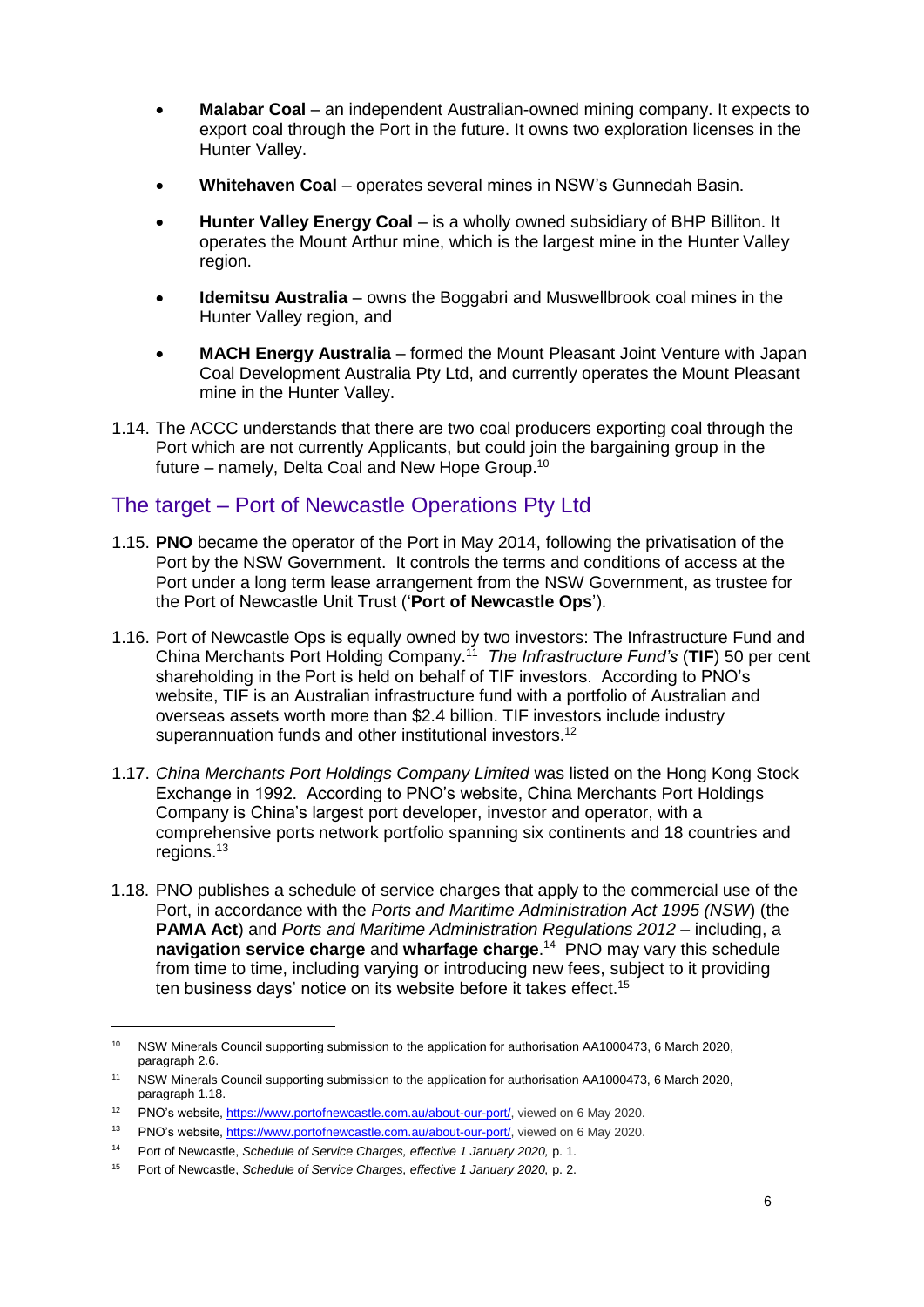**Navigation Service Charge** means the charge levied by PNO under section 50 of the PAMA Act upon a vessel's entry to the Port of Newcastle for the general use of the Port and its infrastructure – excluding the use of a pilot, the use of land based port facilities, and the port access for cargo at the interface between the vessel and land-based facilities for the purpose of stevedoring operations. This charge is in addition to any Wharfage Charge, Site Occupation Charge and any other fee (for example, Non-Standard Vessel Charges). The charge is payable by the owner of the vessel and is calculated by reference to the gross tonnage of the vessel.<sup>16</sup>

**Wharfage Charge** means the charge levied by PNO under section 61 of the PAMA Act for the availability of a site at which stevedoring operations can be carried out. For vessels being loaded at a site, the charge is payable by the owner of the cargo (immediately prior to the cargo being loaded). This charge is calculated by reference to the quantity of cargo loaded or unloaded at the site (unless the PAMA Regulations say otherwise).<sup>17</sup>

- 1.19. From 1 January 2021, the published navigation service charge and wharfage charge for coal vessels will be increased annually by at least CPI, and may also be increased to reflect additional investment at the Port or increases in government charges or taxes.<sup>18</sup>
- 1.20. As an alternative to its published schedule of service charges, at the end of 2019 PNO invited coal producers, vessel agents, vessel operators and FOB coal consignees to enter into bilateral long term discounted pricing arrangements (or deeds). The deed offered to producers (the **Producer Deed**) includes discounted navigation service charges and wharfage prices set by PNO. It is the terms and conditions of this Producer Deed that the Applicants seek to collectively negotiate with PNO. The term offered by PNO under the Producer Deed is ten years.
- 1.21. Further detail about the access charges levied by PNO, its alternative long term Deed offered to coal producers, and role of PNO at the Port is provided in the Background section of this determination.

## The Proposed Collective Bargaining Conduct in practice

- 1.22. This application for authorisation focuses heavily on proposed collective bargaining in relation to access charges that apply to coal vessels entering the channels and berthing at the Port – namely, the navigation service charge and wharfage price set by PNO.
- 1.23. Having said that, the Applicants advise that, for the avoidance of doubt, they seek authorisation to 'negotiate all terms of access to the Port that are practically necessary or otherwise desirable for their export task involving the use of the channel and berth facilities at the Port.'<sup>19</sup>
- 1.24. Practically, the Applicants submit that they are seeking to discuss and negotiate the terms and conditions of access under the contractual framework put forward by PNO – that is, the price of access and the 'mechanics / language of the Producer Deed.'<sup>20</sup> They also seek to collectively discuss and negotiate industry wide issues within the

<sup>16</sup> This definition is compiled from section 50 of the PAMA Act and from Port of Newcastle, *Schedule of Service Charges, effective 1 January 2020,* p. 5.

<sup>17</sup> This definition is compiled from section 61 of the PAMA Act and from Port of Newcastle, *Schedule of Service Charges, effective 1 January 2020,* p. 6.

<sup>&</sup>lt;sup>18</sup> Port of Newcastle, *Schedule of Service Charges, effective 1 January 2020, p. 5.* 

<sup>19</sup> NSW Minerals Council supporting submission to the application for authorisation AA1000473, 6 March 2020, paragraph 1.4.

<sup>20</sup> NSW Minerals Council submission, 30 April 2020, p. 9.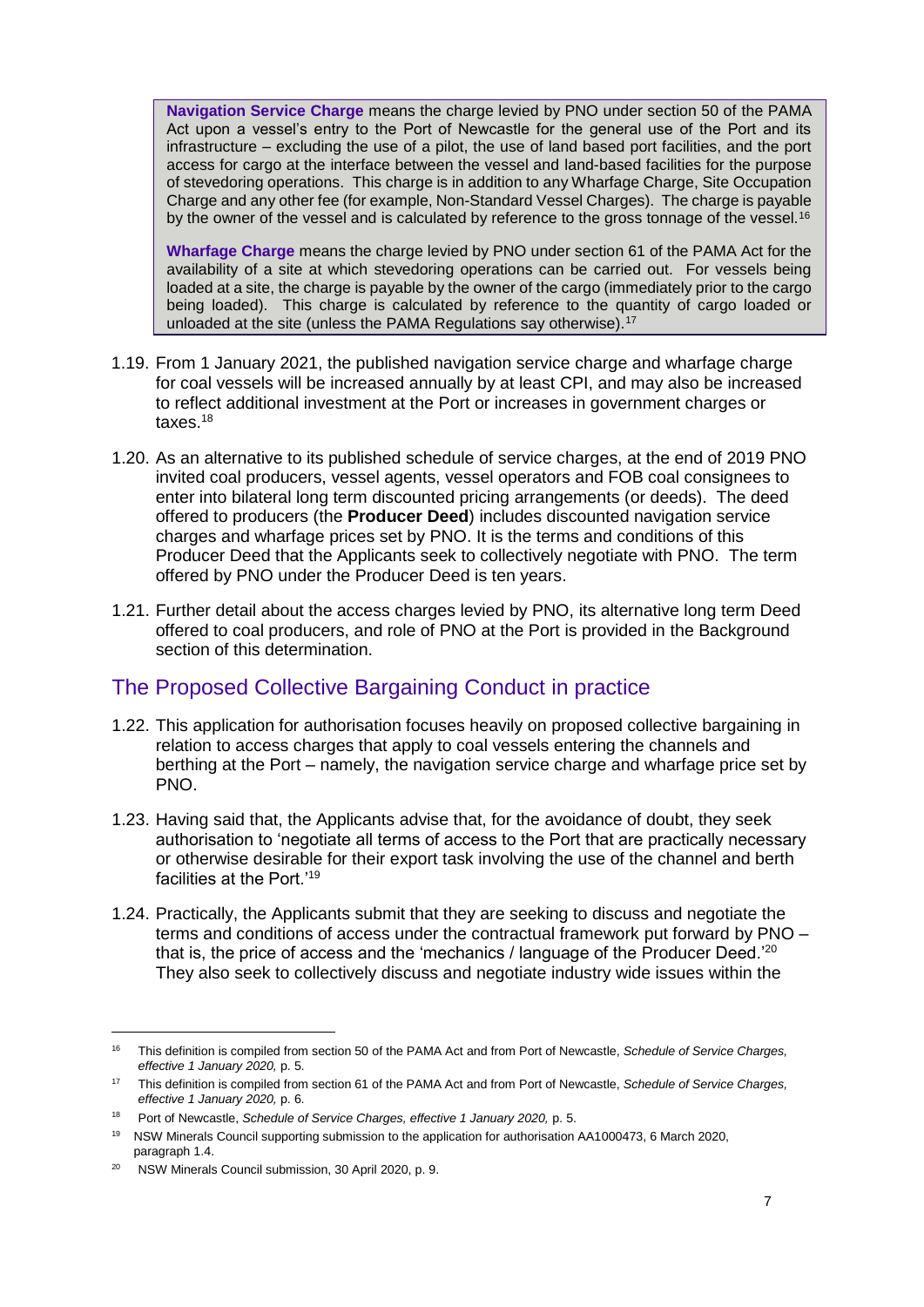Producer Deed with PNO. By way of example, the Applicants submit this could involve collective discussions and negotiations with PNO about the following issues:

- pricing mechanisms under the Producer Deed, for example the inclusion of user funded expenditure in PNO's capital base $^{21}$
- PNO's capital expenditure forecasts at the Port and the impact on prices paid by coal producers either directly or indirectly, <sup>22</sup> and
- PNO' proposed annual price adjustments under the Producer Deed.<sup>23</sup>

#### *The Negotiating Committee and proposed contracting process<sup>24</sup>*

- <span id="page-7-0"></span>1.25. Following interim authorisation, the Applicants formed a Port of Newcastle Working Group (**the Working Group**) for the purposes of coordinating any collective discussions or negotiations. The Working Group is comprised of representatives from the Applicant mining companies and NSW Minerals Council.
- 1.26. Further, the Applicants advise that a Negotiating Committee will be formed from the members of the Working Group, which are yet to be selected.
- 1.27. Regarding the proposed collective bargaining process, the Applicants advise that the Negotiating Committee will:
	- (a) seek instructions from the Working Group as to the key industry concerns / issues to be collectively discussed / negotiated
	- (b) engage in collective discussions / negotiations in relation to such concerns / issues with PNO (to the extent that PNO is willing to participate in such discussions / negotiations with the Negotiating Committee), and
	- (c) report back to the Working Group in relation to outcomes achieved through such collective discussions / negotiations, and where necessary, seek instructions as to further negotiations with PNO.
- 1.28. It is also proposed that the Working Group will convene on an ongoing basis, as the Applicants consider necessary, in response to annual access price adjustments by PNO.
- <span id="page-7-1"></span>1.29. Under the Proposed Collective Bargaining Conduct each coal producer can independently determine whether to accept any negotiated terms and conditions offered by PNO following collective negotiations. Each coal producer may undertake independent negotiations with PNO at any time, should they wish to do so. $25$

<sup>21</sup> NSW Minerals Council submission, 30 April 2020, pp 2, 3, 7.

<sup>22</sup> NSW Minerals Council submission, 30 April 2020, p. 7.

<sup>&</sup>lt;sup>23</sup> NSW Minerals Council supporting submission to the application AA1000473, 6 March 2020, paragraph 1.10.

<sup>&</sup>lt;sup>24</sup> Unless stated otherwise, the information under this heading was obtained from NSW Minerals Councils' submission, 15 May 2020, pp 4-6.

<sup>&</sup>lt;sup>25</sup> NSW Minerals Council supporting submission to the application for authorisation AA1000473, 6 March 2030, paragraph 1.33.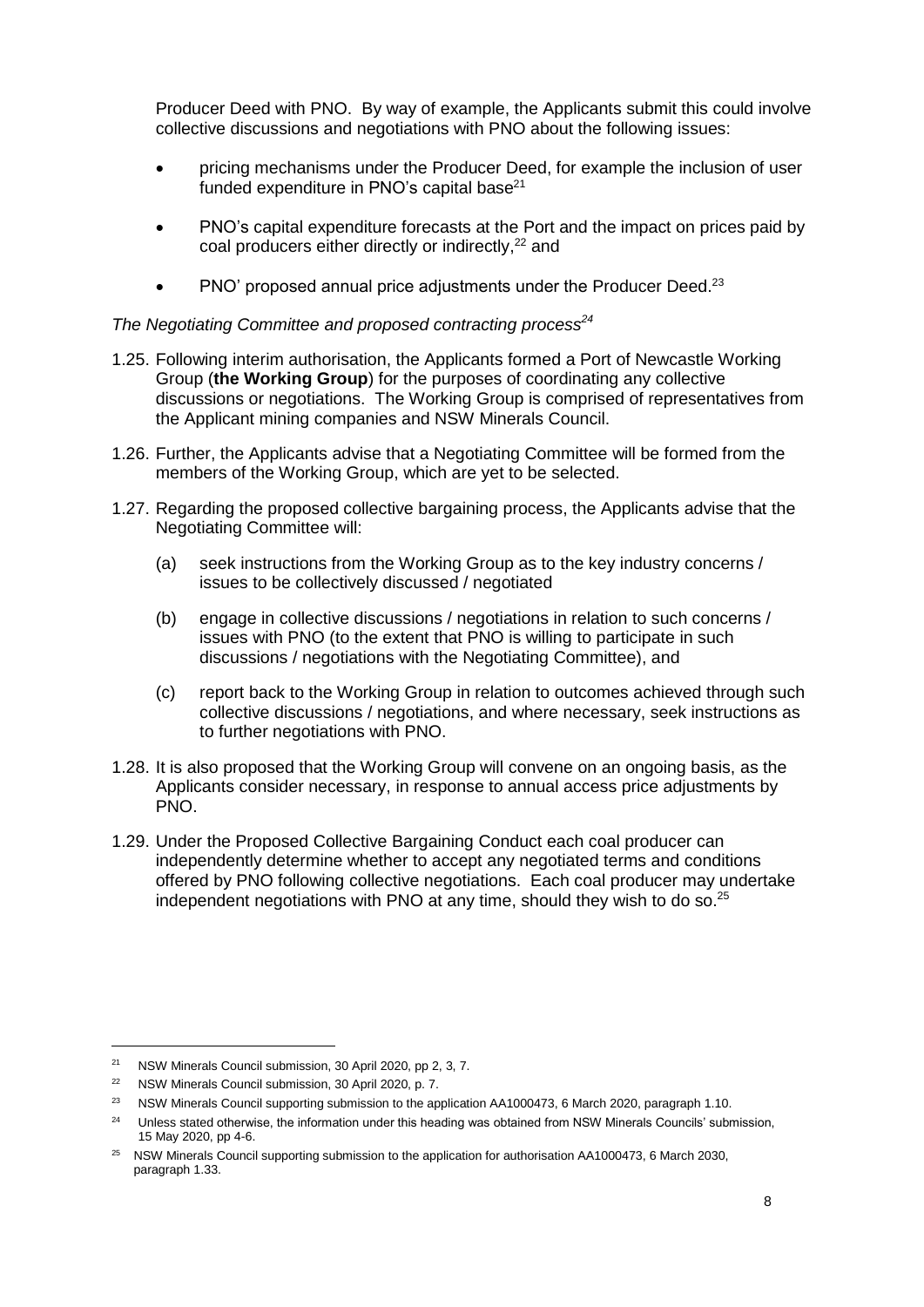#### *Who pays Port access charges?*

- 1.30. The Applicants submit that PNO has previously disputed whether coal producers are entitled to negotiate with PNO in relation to access arrangements. $26$
- 1.31. PNO advises that in practice, the coal customer engages the vessel operators who are responsible for transporting the coal. In turn, vessel operators appoint vessel agents to engage with PNO on their behalf in respect of a vessel's visit to the port, including the payment of relevant port charges. PNO does not deal directly with the vessel operators, but rather 8 to 10 vessel agents. The vessel agent receives the navigation service charge invoice from PNO, together with details about the vessel's visit and gross tonnage loaded, and then pays the invoice to PNO on behalf of its principal (the vessel operator). As such, apart from a small minority of cases where the coal producer happens to be the charterer of the vessel, the Applicants' interest in the navigation service charge is limited to the effect of this charge on the price of their coal in the international market. $27$
- 1.32. The Applicants consider that PNO's invitation for coal producers to enter into bilateral negotiations of a long term deed indicates that PNO now recognises that 'directly or indirectly coal exporters bear the cost of the infrastructure service charges imposed by PNO irrespective of the form of contractual arrangement with the [coal] customer.'<sup>28</sup>
- 1.33. Further, in an oral submission to the ACCC, Whitehaven Coal acknowledged that it is the coal customers that pay the navigation service charge (due to coal being sold FOB), but it impacts the competitiveness of Newcastle coal in the international market. It advised that some customers have expressed interest in having the uncertainty over the level of the navigation service charge resolved to provide greater certainty over (delivered) coal prices.<sup>29</sup>

## 2. Background

-

## The Port of Newcastle and access charges

- 2.1 The Port is located at the end of a multi-use coal export supply chain that involves an extensive rail network from multiple mine sites in the Hunter Valley, Gunnedah Basin, Gloucester Basin, and parts of the Western coalfield.
- 2.2. Excluding the coordination of supply chain logistics between the mines and landside coal loading terminals, the task of exporting coal from the Port involves vessels entering the Port, transiting the channels in the Port, tying up at the berths to load coal at the terminals and then once again transiting the channels before exiting the Port.
- 2.3. The Port has deep water channels, capacity to double trade volumes, available portside land, and berthside connections to an extensive rail network.<sup>30</sup> In 2019, there were 2 296 ship visits to the Port, with coal representing 96 per cent of the commodities exported (or 165 252 666 mass tonnes). <sup>31</sup> Other commodities exported

<sup>&</sup>lt;sup>26</sup> NSW Minerals Council supporting submission to the application for authorisation AA1000473, 6 March 2020, paragraph 1.6.

<sup>&</sup>lt;sup>27</sup> Submission from PNO, 7 April 2020, paragraphs  $48 - 49$ .

<sup>&</sup>lt;sup>28</sup> NSW Minerals Council supporting submission to the application for authorisation AA1000473, 6 March 2020, paragraph 1.6.

<sup>29</sup> Record of oral submission from Whitehaven Coal, 18 March 2020.

<sup>&</sup>lt;sup>30</sup> PNO's website, [https://www.portofnewcastle.com.au/about-our-port/,](https://www.portofnewcastle.com.au/about-our-port/) viewed on 15 May 2020.

<sup>31</sup> PNO, *Port of Newcastle 2019 Trade Report,* p. 2.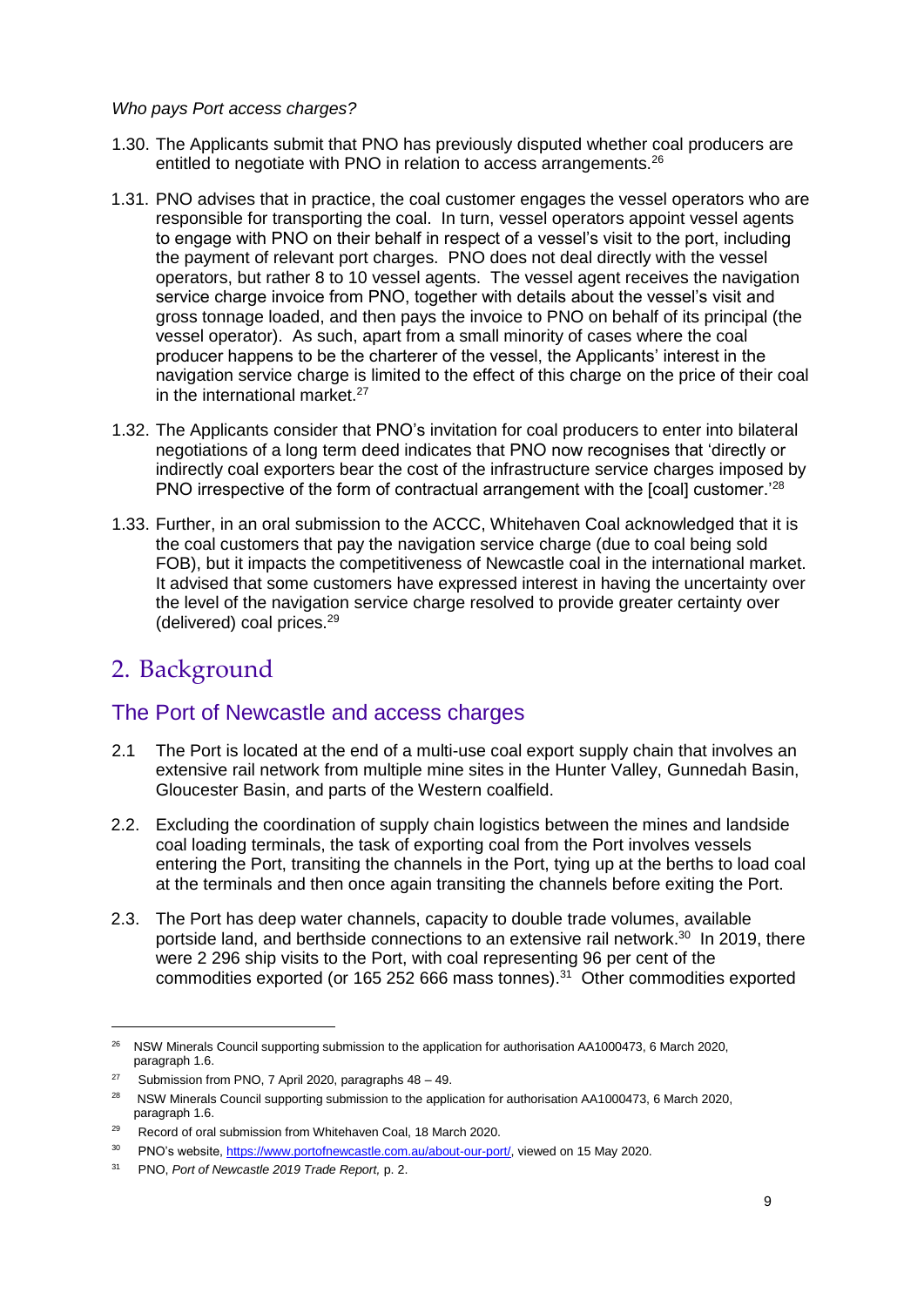at the Port include ammonia, metal concentrates, general cargo, aluminium, pitch and tar products, steel and wheat.<sup>32</sup>

- 2.4. Coal from the Port is exported to around 20 countries, primarily in Asia. Japan is the largest customer of coal from Newcastle, receiving 44 per cent of exports. China, Korea and Taiwan currently account for a further 44 per cent.<sup>33</sup>
- 2.5. At the Port, PNO works closely with the **Port Authority NSW,** a state-owned corporation with responsibility for Sydney Harbour, Port Botany, Port Kembla and the ports of Newcastle, Yamba and Eden. Among other things, PNO is responsible for channel dredging services, vessel schedules and wharf and berth services for vessels entering the Port, while Port Authority NSW provides a variety of services including, navigation (pilotage), security and operational safety at the Port. The Port Authority NSW receives a quarterly fee from PNO for those services (excluding pilotage services) which, for recent and future years, is calculated as a fixed proportion of the navigation service charge that PNO receives from its customers.<sup>34</sup>

#### *Published schedule of service charges at the Port of Newcastle*

<span id="page-9-0"></span>2.6. As mentioned, PNO publishes a full schedule of service charges that apply to the commercial use of the Port. Where a Port user has *not* entered into a long term deed with PNO, the following 2020 access prices include:<sup>35</sup>

| <b>Service</b>                      | <b>Vessel (gross tonnage)</b>                                                                                        | <b>Price</b>                                                                                                                                                           |
|-------------------------------------|----------------------------------------------------------------------------------------------------------------------|------------------------------------------------------------------------------------------------------------------------------------------------------------------------|
| <b>Navigation service</b><br>charge | Non-coal vessels (over 600GT)                                                                                        | \$0.5247 per GT for the first<br>50,000 GT plus \$1.1810 per GT<br>thereafter.<br>(Subject to a maximum NSC for<br>passenger cruise ships of<br>\$55,816.82 per visit) |
|                                     | Standard price for coal vessel (over<br>600GT) where bilateral long term price<br>deed does not apply to the vessel. | \$1.0424 per GT                                                                                                                                                        |
| <b>Wharfage (non-</b>               | Dyke 1                                                                                                               | \$1.91 (per revenue tonne)                                                                                                                                             |
| containerised cargo by<br>berth)    | Dyke 2                                                                                                               | \$1.02 (per revenue tonne)                                                                                                                                             |
|                                     | Mayfield 4, West Basin 3 and 4,<br>Kooragang 2 and 3                                                                 | \$2.07 (per revenue tonne)                                                                                                                                             |
|                                     | East Basin 1 and 2, Dyke 4 and 5,<br>Kooragang 4 - 10, BHP 6 and Mayfield 7                                          | \$0.0802 (per revenue tonne)                                                                                                                                           |

<sup>32</sup> PNO, *Port of Newcastle 2019 Trade Report,* p. 3.

<sup>&</sup>lt;sup>33</sup> NSW Minerals Council supporting submission to the application for authorisation AA1000473, paragraph 2.3.

Port Authority NSW submission, p. 2.

The ACCC has only listed the navigation service change and wharfage price for the purposes of the Proposed Collective Bargaining Conduct. For the full schedule of PNO's services charges, see *Port of Newcastle Schedule of Service Charges, effective 1 January 2020, available at* [https://www.portofnewcastle.com.au/wp-content/uploads/2020/03/OAR-](https://www.portofnewcastle.com.au/wp-content/uploads/2020/03/OAR-TERMS-Schedule-of-Charges-2020-V2-13-March-2020.pdf)[TERMS-Schedule-of-Charges-2020-V2-13-March-2020.pdf.](https://www.portofnewcastle.com.au/wp-content/uploads/2020/03/OAR-TERMS-Schedule-of-Charges-2020-V2-13-March-2020.pdf)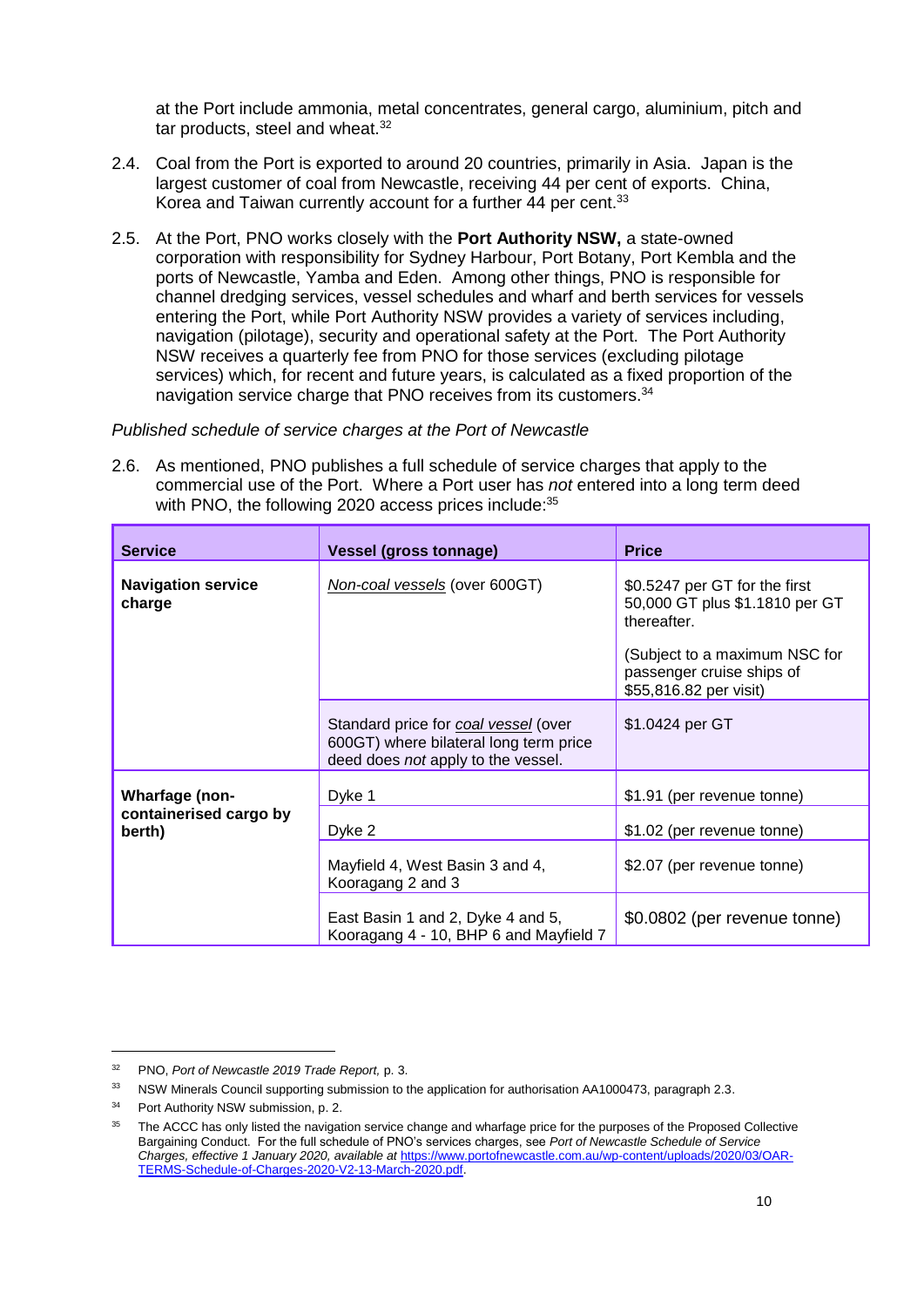2.7. Following the privatisation of the Port in 2014, PNO's published port access charges at the Port have increased significantly. Since 2014, the navigation service charge has increased 143 per cent, and there has been a 22 per cent increase in the wharfage charge.<sup>36</sup>

#### *Overview of PNO's long term pro forma Deed for coal producers*

- 2.8. As previously mentioned, PNO offered an alternative to its published schedule of access charges to coal producers in December 2019, and it is the terms and conditions of this long term Producer Deed that the Applicants seek to collectively negotiate with PNO. The Producer Deed<sup>37</sup> is for an initial term of ten years and sets out the following 'producer specific charges' for covered vessels transporting producers' coal at the Port:
	- **navigation service charge** currently **A\$0.81** per vessel gross tonne (adjusted annually) and
	- **wharfage charge** currently **\$0.08** per revenue tonne of producer coal loaded onto a covered vessel (adjusted annually).
- 2.9. Other features of PNO's pro forma Producer Deed include:
	- Annual price adjustments (clause 7 of the Producer Deed) at the beginning of each contract year, PNO will apply an annual price adjustment of the navigation service and wharfage charges (it will apply the higher of two formulae). It may also vary producer charges following arbitration of a pricing dispute (under the Producer Deed) or in accordance with PNO's projected 5 year capital expenditure.
	- Notice of variations to proposed producer charges (clause 8 of the Producer Deed) – PNO will provide no less than 45 days written notice of variations to producer changes at the Port. Coal producers may object to a price variation by lodging a Price Variation Objection Notice within 14 days.
	- Non-discriminatory pricing (clause 5 of the Producer Deed) PNO commits to not discriminate adversely against any coal producer on price.
	- Consultation in relation to efficiency improvements and capital expenditure at the Port (clause 10 of the Producer Deed) – PNO will meet coal producers with executed Producer Deeds at least twice in any contract year to consult on the following matters:
		- efficiency improvements to vessel services that PNO could make, and
		- PNO's delivery of vessel services including capital expenditure, proposed variations to fees and charges, PNO's cost of operations, a coal producer's future needs (including the producer's forecast coal volumes to be shipped from the Port for the next six months) and any other matter agreed between a coal producer and PNO.

<sup>&</sup>lt;sup>36</sup> NSW Minerals Council's supporting submission to the application for authorisation AA1000473, 6 March 2020, paragraph 1.22.

<sup>37</sup> PNO, *Producer pro forma long term pricing deed*, available fro[m https://www.portofnewcastle.com.au/wp](https://www.portofnewcastle.com.au/wp-content/uploads/2020/03/OAR-TERMS-Producer-Deed-13-March-2020_.pdf)[content/uploads/2020/03/OAR-TERMS-Producer-Deed-13-March-2020\\_.pdf](https://www.portofnewcastle.com.au/wp-content/uploads/2020/03/OAR-TERMS-Producer-Deed-13-March-2020_.pdf)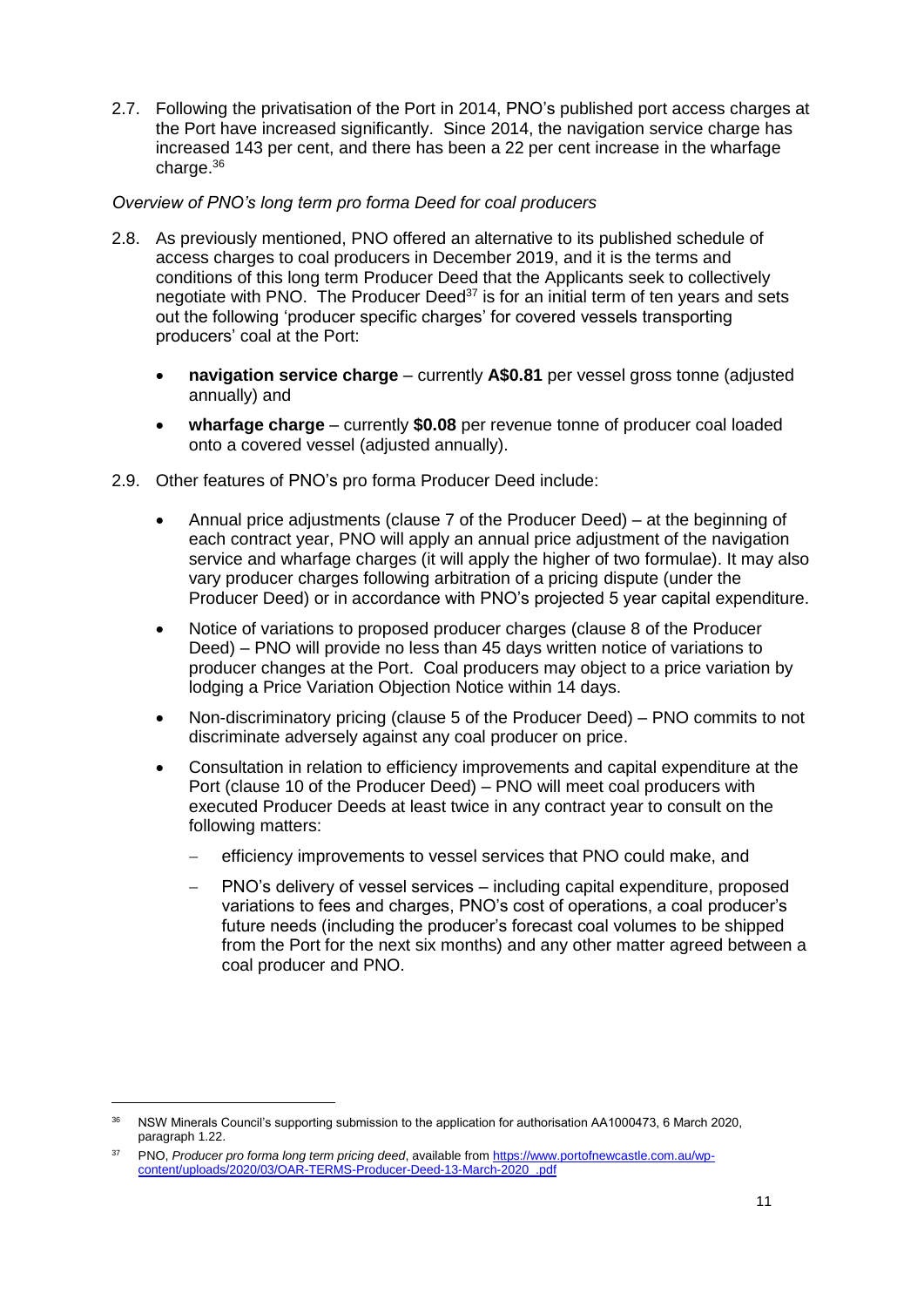## The Hunter Valley coal chain

- 2.10. The Hunter Valley coal export supply chain is the largest coal export operation in the world.<sup>38</sup> In 2018-19, NSW exported 168 million tonnes of coal, and 161 million tonnes (or 96 per cent) was exported through the Port. The remainder was exported through Port Kembla.
- 2.11. The Hunter Valley coal chain is made up of coal producers (mines), rail haulage providers<sup>39</sup>, the Australian Rail Track Corporation (**ARTC**) as the owner of the track, three coal export terminals (owned by Port Waratah Coal Services and Newcastle Coal Infrastructure Group), port managers, and the Hunter Valley Coal Chain Coordinator (**HVCCC**).
- 2.12. The current application does not cover coal chain logistics coordination in rail or at the coal loading terminals at the Port themselves. Such long term coordination is the subject of a separate ACCC authorisation.<sup>40</sup>

## Recent history and developments at the Port of Newcastle

- 2.13. Over the last several years there have been significant regulatory issues at the Port, including: 'declaration' of the Port under Part IIIA of the Act, and the removal of that 'declaration'; an ACCC 'access determination' under Part IIIA; and a Federal Court review of the Australian Competition Tribunal's decision on the terms of access by Glencore Coal Assets Australia Pty Ltd (Glencore) to certain services at the Port. The following overview of these issues provides broader background to the Proposed Collective Bargaining Conduct:
	- **2015**  Glencore seeks declaration of the shipping channel at the Port by the National Competition Council (**NCC**). The NCC does not recommend declaration of the channel services.
	- **2016**  Glencore appeals the Treasurer's decision not to declare the channel services, as per the NCC's recommendation, and the Australian Competition Tribunal (**Tribunal Determination No. 1**) determines that the shipping channel at the Port of Newcastle is declared.
	- **November 2016 –** Pursuant to this declaration, Glencore notifies the ACCC of an access dispute with PNO about the increase in price for coal vessels entering the Port, and requests the ACCC to arbitrate.
	- **July 2018**  following amendment of the declaration criteria under Part IIIA of the Act in 2017, PNO seeks recommendation from NCC to revoke declaration of the shipping channel service at the Port.
	- **September 2018**  the ACCC finalises its arbitration of the access dispute between Glencore and PNO. The **ACCC's Access Determination** concludes that PNO should charge ships entering the port to carry Glencore's coal \$0.61 per gross tonne (**GT**). In this process, the ACCC had to establish the value of assets used to provide the 'declared' shipping channel service. The ACCC determined it

<sup>&</sup>lt;sup>38</sup> NSW Minerals Councils' supporting submission to the application for authorisation AA1000473, 6 March 2020, paragraph 2.1.

<sup>&</sup>lt;sup>39</sup> There are currently four rail operators providing rail haulage services to coal producers in the Hunter Valley coal chain – Pacific National, Aurizon, Genesee & Wyoming and Southern Shorthaul Railroad.

<sup>40</sup> ACCC determination, 9 December 2009, applications for authorisation A91447-A91449, A91168-A91669 lodged by Port Waratah Coal Services, Newcastle Coal Infrastructure Group and the Newcastle Port Corporation – see Final Determination.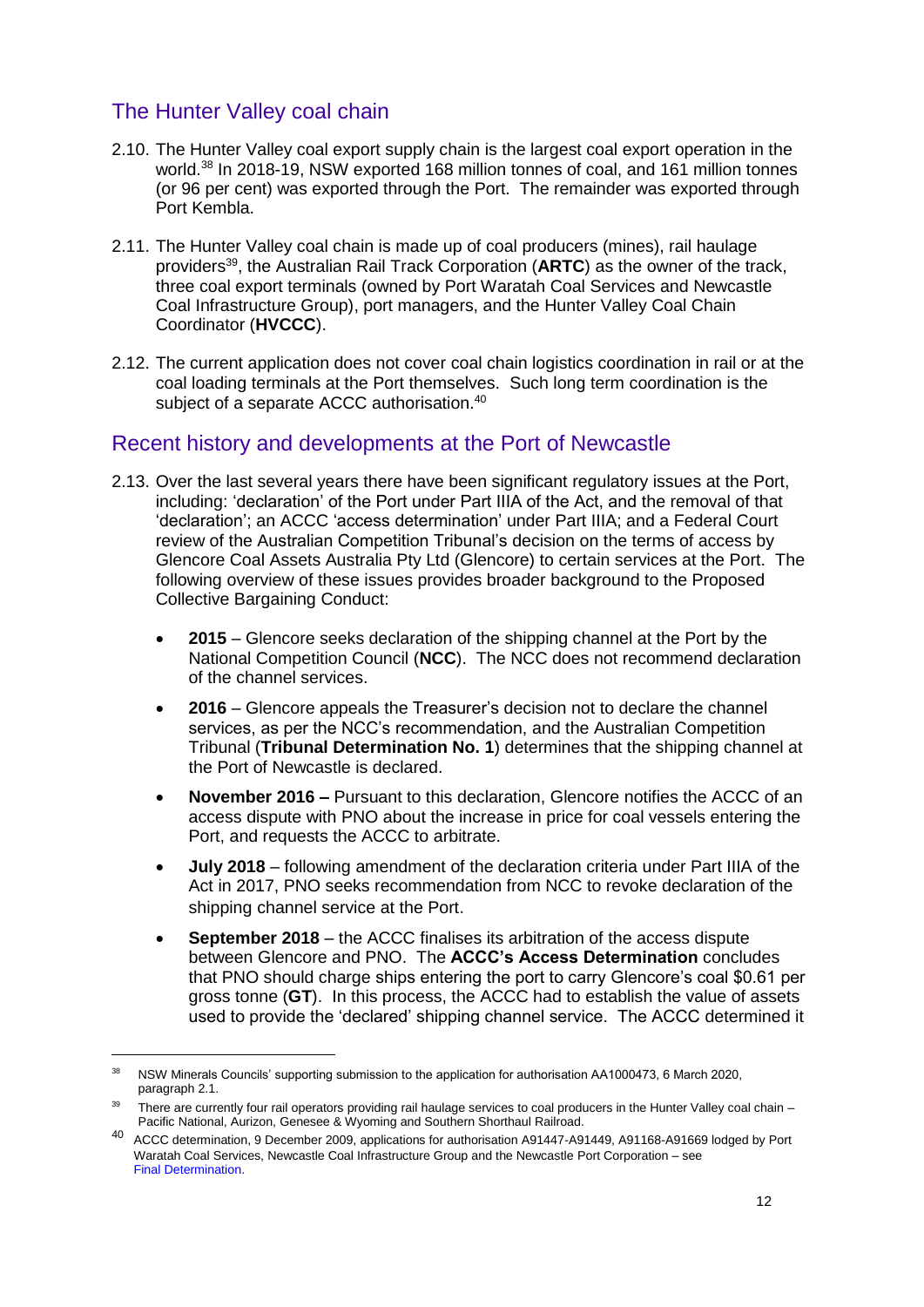was appropriate to exclude previous user-funded channel dredging from the costs that PNO could recover.

PNO subsequently appealed the ACCC's Access Determination to the Australian Competition Tribunal.

- **July 2019** NCC recommends that the declaration of the Port under Part IIIA of the Act be revoked.
- **October 2019** the Australian Competition Tribunal issues a determination increasing access charges (from \$0.61 per gross tonne) to \$1.01 per gross tonne **(Tribunal Determination No. 2).** In its determination the Tribunal included previous industry-funded expenditure for channel dredging in PNO's regulated asset base. This allowed PNO to recover the user-funded amounts in its access charge.

The Tribunal's Determination No. 2 is limited to the terms and conditions of access where Glencore owns or, either directly or by agent, charters a vessel that enters the Port and loads Glencore coal. It does not apply to:

- the terms and conditions of access to apply in respect of vessels carrying coal that are not owned, or have not been chartered, by Glencore
- the terms and conditions of access for vessels other than those calling at the coal terminals at the Port, and
- any charges imposed by PNO other than the Navigation Service Charge and the Wharfage Charge.
- **September 2019** the Treasurer confirmed that following the expiration of the 60 day period to consider the NCC's recommendation, the declaration at the Port is deemed to be revoked.
- **November 2019 –** Glencore and the ACCC applied to the Federal Court for a review of the Tribunal Determination No. 2. The parties sought review of the Tribunal's treatment of user funding at the Port. While the declaration of the Port has been revoked, the Tribunal Determination No. 2 remains in force until 2031. On 24 August 2020 the Federal Court ordered that the Tribunal Determination No. 2 be set aside and the matter be remitted back to the Tribunal for determination.<sup>41</sup>

#### *New application for Part IIIA declaration lodged with National Competition Council*

- 2.14. On 23 July 2020, the NSW Minerals Council lodged an application with the National Competition Council for declaration of certain services in relation to the Port of Newcastle.<sup>42</sup> The application for declaration with the National Competition Council is made under Part IIIA of the Act.
- 2.15. Part IIIA of the Act sets out a number of mechanisms by which access can be sought to infrastructure services, including declaration and arbitration. Where a service has been declared under Part IIIA and an access seeker and provider cannot agree on the terms and conditions of access to that service, either party may request in writing for the ACCC to arbitrate the dispute.

<sup>41</sup> The Federal Court ordered that the ACCC's application be dismissed on 24 August 2020.

<sup>&</sup>lt;sup>42</sup> The NSW Minerals Council's application for declaration under Part IIIA of the Act is available from the National Competition Council's website: [http://ncc.gov.au/application/application-for-declaration-of-certain-services-in-relation-to](http://ncc.gov.au/application/application-for-declaration-of-certain-services-in-relation-to-the-port-of)[the-port-of.](http://ncc.gov.au/application/application-for-declaration-of-certain-services-in-relation-to-the-port-of)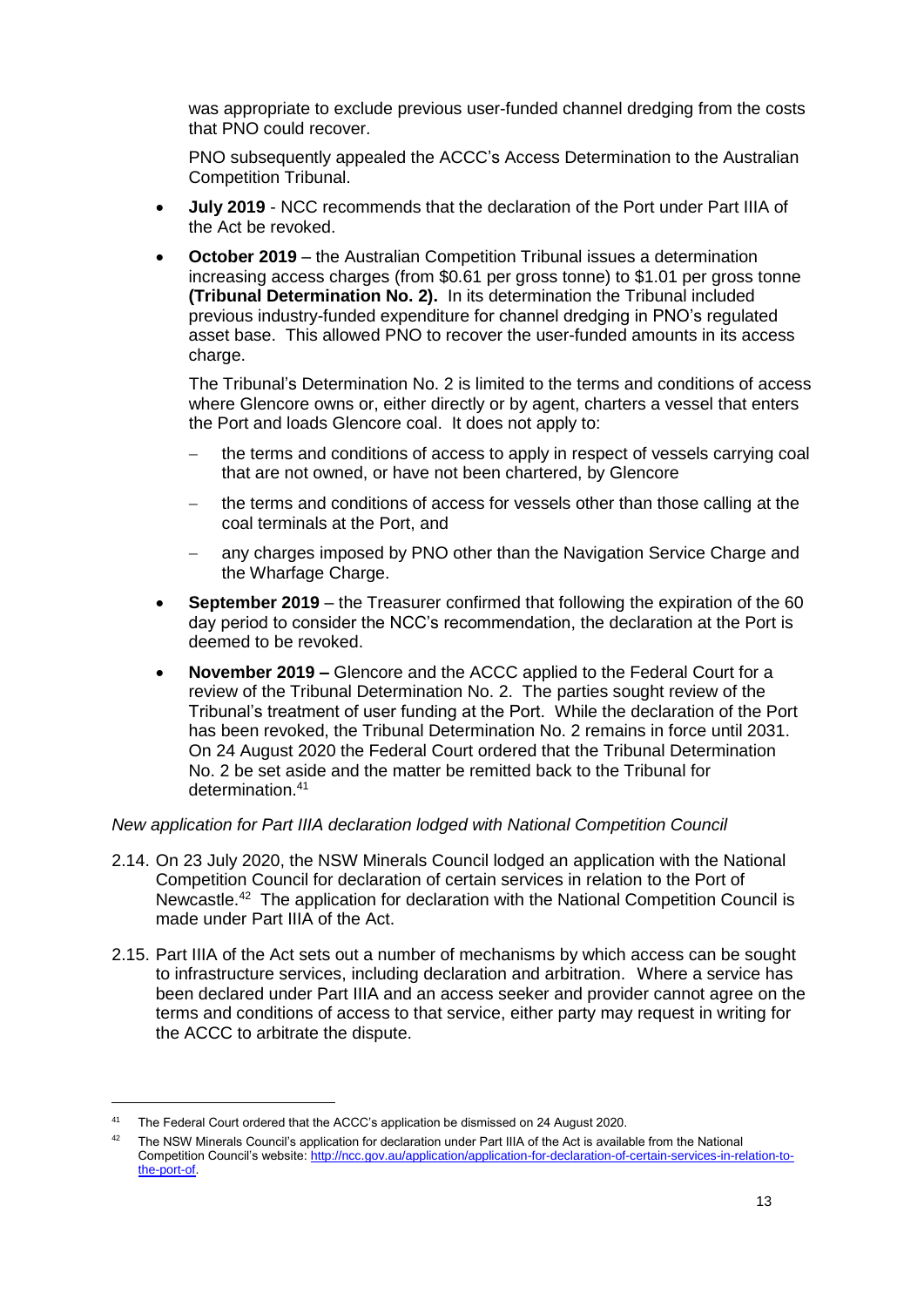#### 2.16. NSW Minerals Council's application for declaration under Part IIIA defines certain services as: 43

The service comprises the provision of the right to access and use all the shipping channels and berthing facilities required for the export of coal from the Port, by virtue of which vessels may enter a Port precinct and load and unload at relevant terminals located within the Port precinct, and then depart the Port precinct (Service). The Service is currently provided by PNO.

…the Service relates to all coal being exported from the Port either on a Free on Board (FOB) or Cost including Freight (CIF) basis…

…The facilities used to provide the Service are the shipping channels and vessel berth areas…

2.17. The National Competition Council is currently seeking submissions on the declaration application, prior to issuing a draft recommendation.

## 3. Consultation

-

- 3.1. A public consultation process informs the ACCC's assessment of the likely public benefits and detriments from the Proposed Collective Bargaining Conduct.
- 3.2. All public submissions by the Applicants and interested parties are available on the ACCC's [Authorisations Public Register](https://www.accc.gov.au/public-registers/authorisations-and-notifications-registers/authorisations-register/new-south-wales-minerals-council-nswmc) for this matter.

## Prior to the draft determination

- 3.3. The ACCC invited submissions from a range of potentially interested parties including PNO, other service providers and infrastructure owners in the Hunter Valley coal chain, and relevant government departments.<sup>44</sup>
- 3.4. The ACCC received two public submissions opposing the application for authorisation, from PNO and the Port Authority NSW, which are summarised below:
	- **PNO**, the target, submits that the application is seeking to re-litigate the issues which have been the subject of continuing dispute between PNO and Glencore (see paragraph 2.13 above for relevant history).

PNO submits that there are no public benefits likely to result from the Proposed Collective Bargaining Conduct, and authorisation is not necessary for the certainty of pricing or future investment in the Hunter Valley. PNO submits that there are clear mechanisms in the Deed to understand how pricing increases will occur over the course of the Deed. Changes will be consistent with the Competition Principles Agreement pricing principles,<sup>45</sup> under which PNO will need to justify those changes above the greater of 4% or CPI in that year. PNO submits that it has been open with Port users about its future plans, and PNO is under a contractual obligation to provide coal producers with a forward looking five year forecast of its projected capital expenditure, potentially impacting its Producer Specific Charges, and to discuss those changes.

<sup>43</sup> NSW Minerals Council's application for declaration under Part IIIA of the Act, July 2020, pp. 7, and17.

<sup>44</sup> A list of the parties consulted and the public submissions received is available from the ACCC's public register [www.accc.gov.au/authorisationsregister.](http://www.accc.gov.au/authorisationsregister)

<sup>&</sup>lt;sup>45</sup> PNO submits that the pricing Principles reflect those found in Part IIIA and the Competition Principles Agreement requirements for an access regime to be certified.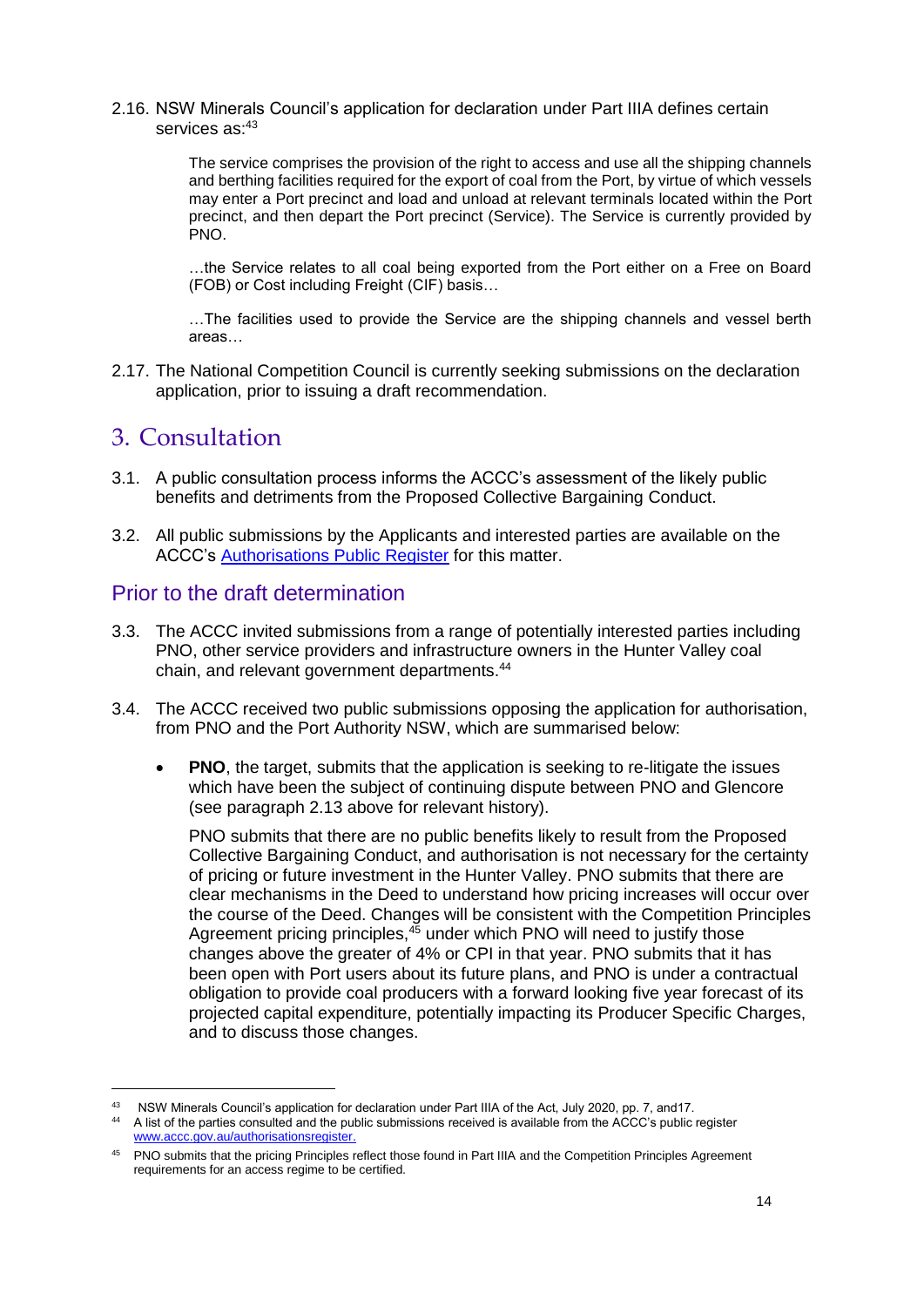PNO submits that contractual negotiation processes between PNO and Port users are already occurring and that PNO has been open to reasonable commercial compromise.

PNO submits that the Proposed Collective Bargaining Conduct is likely to remove each Port user's unique interests, and negotiations would proceed on the basis that users all have the same interests. PNO submits that in its experience, users have a spectrum of unique and varied incentives and interests in the transaction, and for some Port users, non-price terms of the Deed are equally important to price aspects. PNO submits that the interests of smaller exporters and Port users would be marginalised.

PNO submits its concerns that the Proposed Collective Bargaining Conduct carries a risk of improper information exchange, with serious implications for competition. Further it would be extremely difficult to detect and monitor any improper information exchange through such discussions.

PNO submits that any reduction in Navigation Services Charges would result in an immaterial reduction in price in overseas export markets, and any public benefits will have no material impact on relevant domestic markets.

 **Port Authority NSW** submits that the proposed collective negotiation of the navigation service charge between the Applicants and PNO, and the potential for a reduction of those charges, may have flow on effects to the amount that PNO pays the Port Authority NSW for services provided at the Port (it receives a proportion of the navigation service charge). It submits that this has the potential to compromise the safe operation of the Port. The Port Authority NSW submits that authorisation should be limited to collective negotiation of the wharfage charge only, alternatively, it submits that that a condition to authorisation should be imposed by the ACCC to limit any change to the revenue that Port Authority NSW receives under the navigation services charge.

Further, Port Authority NSW submits that the Proposed Collective Bargaining Conduct has the potential to result in information sharing amongst the Applicants, which could impact the domestic market for coal supply.

- 3.5. The ACCC received three public submissions expressing support for the application for authorisation, from Port Waratah Coal Service (**PWCS**), Yancoal, and Whitehaven Coal, which are summarised below:
	- **PWCS** (a coal loading terminal operator) supports the application to allow the Applicants to collectively negotiate with PNO on all terms of access that are necessary for the exporting of coal.

PWCS raises concerns around the current lack of transparency in recent increases of Port charges by PNO and its re-investment into the Port. Further, PWCS is concerned with PNO's proposed regulated asset base, particularly the inclusion of over \$500 million for channel dredging works funded by PWCS.

PWCS submits that the Proposed Collective Bargaining Conduct is likely to lead to public benefits including, increased investment and employment in the Hunter region, increased transparency of pricing and certainty as to longer term expenditure and investment, increased competition for supply of coal to export markets, and reduced transaction cost savings.

 **Yancoal** (a large coal producer, and Applicant) submits that bilateral negotiations have so far been difficult, and public benefits from the Proposed Collective Bargaining Conduct are likely to include, transaction cost savings for all parties, and a higher degree of certainty for PNO and the Hunter Valley coal industry as to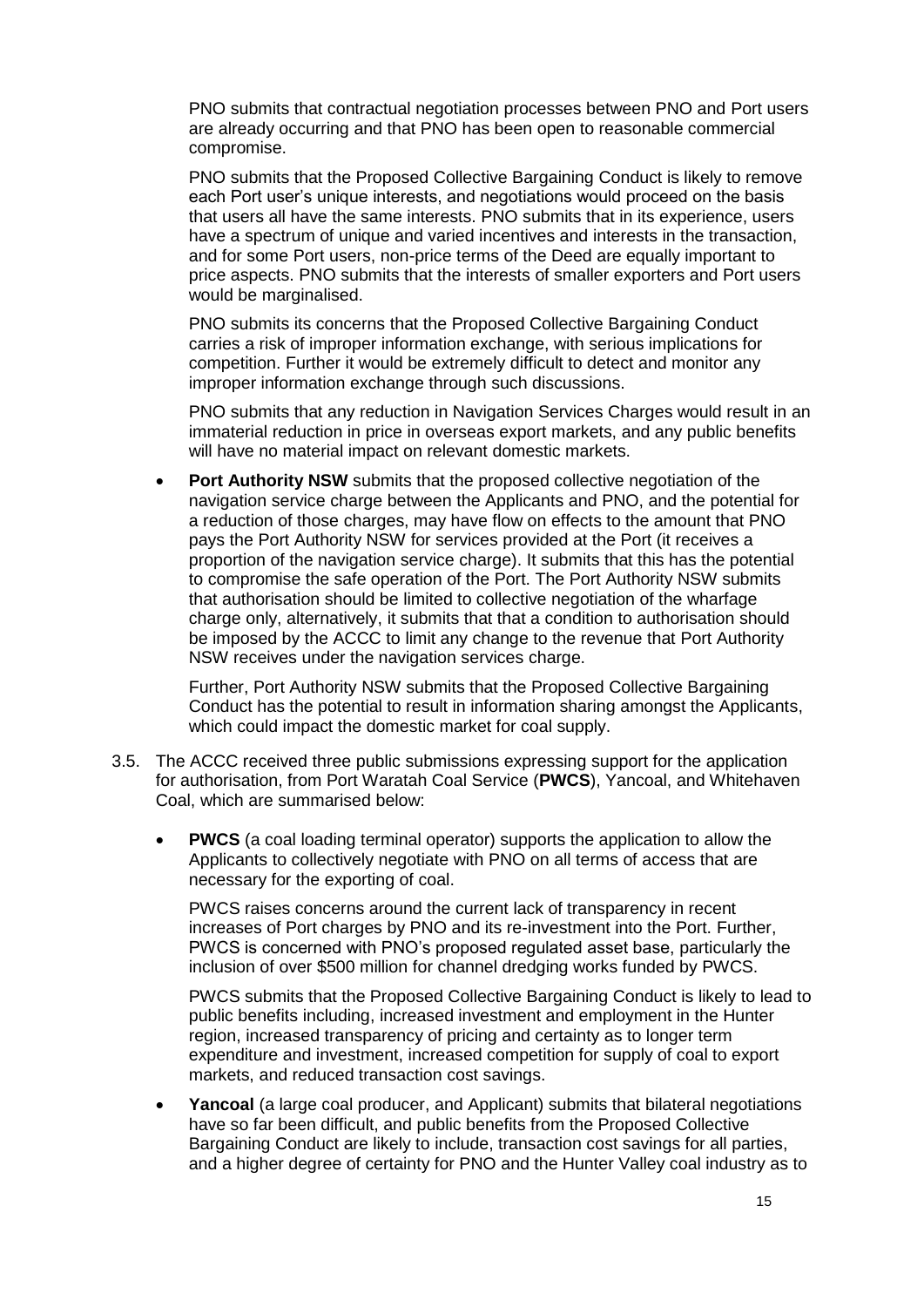future increases in charges, creating a more favourable environment for future investment in both coal production and Port infrastructure.

Yancoal submits that detriments due to the Proposed Collective Bargaining Conduct will be minimal, considering that participation is voluntary for all parties, there is no collective boycott proposed, and the exchange of information between coal-producers will only relate to channel services terms, and exclude any sensitive information relating to future marketing, production plans or coal operations.

 **Whitehaven Coal** (mines operator and Applicant) submits that the uncertainty of navigation charges impacts the competitiveness of Newcastle coal in the international market, and customers require greater certainty over coal pricing.

Whitehaven Coal submits that it is important that all coal producers face the same terms and conditions of access so that shippers don't favour one over another based on their terms of access.

3.6. The ACCC received a submission from the **Hunter Valley Coal Chain Coordinator Ltd** (**HVCCC**), which submits that generally it finds it unlikely that there would be either a benefit or detriment to HVCCC's ability to meet its objects, regardless of the outcome of this application.

## Applicants' response to submissions – prior to the draft determination

- 3.7. In response to submissions made by interested parties, the Applicants submit that:
	- they are seeking to discuss legitimate industry-wide concerns. Discussions are not limited to past user contributions or issues raised in previous litigation between Glencore and PNO, but include future user-funder expenditure at the Port
	- bilateral negotiations between PNO and Port users have not succeeded
	- there is no incentive for any competitively sensitive information to be shared amongst the Applicants. Information relating to terms and conditions of access to the Port, including price, is public and not volume based. Further, the Applicants have common interests for transparency and efficiency, and through collective negotiations, they seek that terms and conditions to be understood and approached in a consistent manner across the industry, and
	- the condition of authorisation suggested by Port Authority NSW should not be imposed. Access seekers should be able to negotiate efficient pricing with PNO irrespective of commercial arrangements between PNO and Port Authority NSW.

## After the draft determination

- 3.8. On 19 June 2020 the ACCC issued a draft determination proposing to grant authorisation to the Proposed Collective Bargaining Conduct for 10 years. A conference was not requested following the draft determination.
- 3.9. The ACCC received two public submissions in response to the draft determination one opposing the proposed authorisation from PNO, and one supporting the proposed authorisation from PWCS. In making its assessment of the application, the ACCC has also taken into account information provided by PNO on a confidential basis.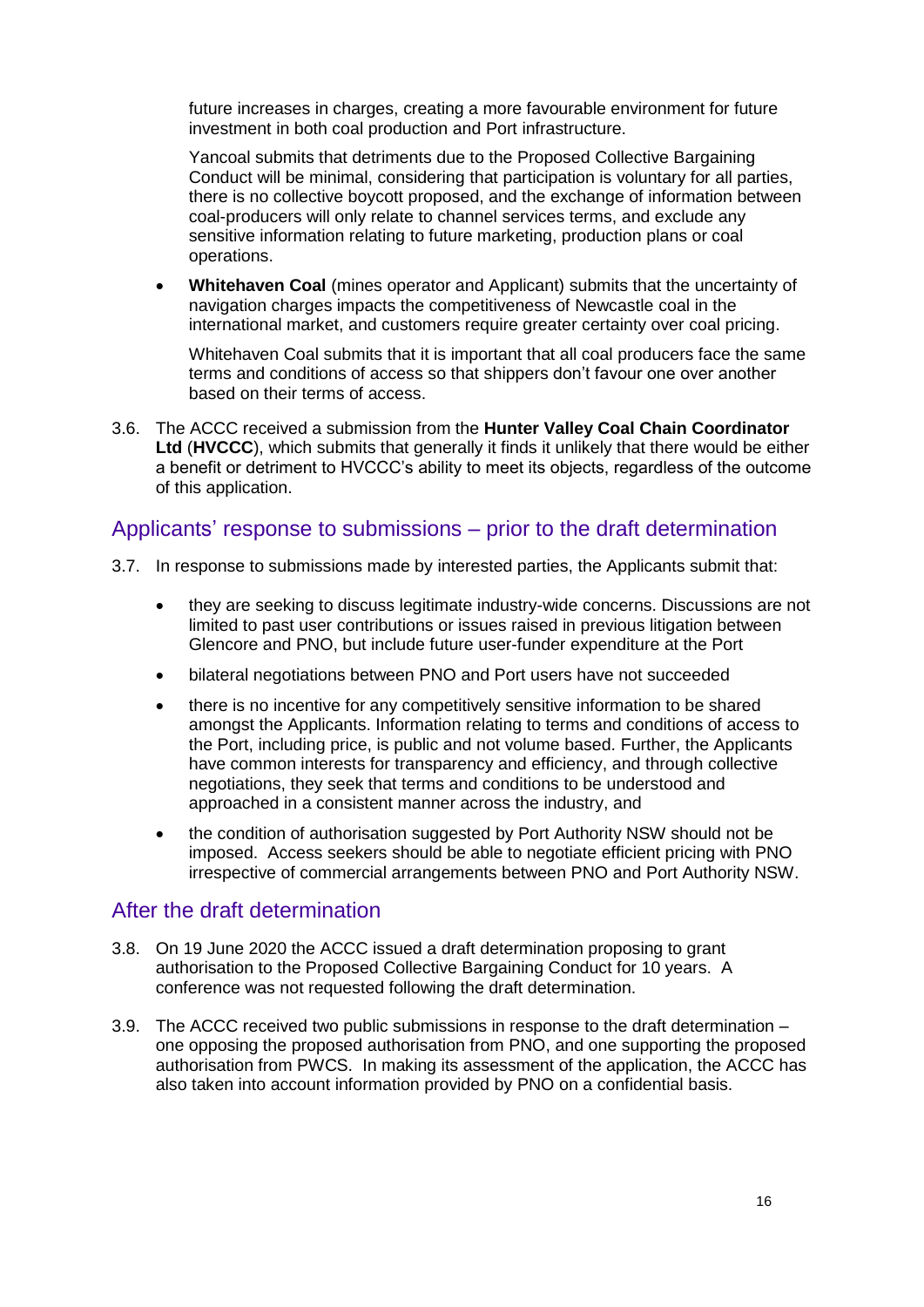- 3.10. **PNO** expressed concern about the ACCC's draft determination. In its public submission, PNO states that it relies on its two previous submissions to the ACCC. In particular, it maintains that the authorisation test is not met because: 46
	- The proposed Collective Bargaining Conduct will result in public detriments notwithstanding that it is voluntary for all parties, collective bargaining will 'substantially alter competitive dynamics' between coal producers in the market for access to port services at the Port of Newcastle, with larger producers placing pressure on smaller producers within the bargaining group. It also increases the potential for collective activity among the bargaining group, beyond the authorised conduct.
	- There is no public benefit from the proposed Collective Bargaining Conduct. In particular:
		- There is no increased certainty or efficient investment PNO submits it has been in 'active negotiations for several months' and is 'well aware' of the parties' positions. Simply putting these positions collectively is 'unlikely to be of benefit', or reduce asymmetry of information.
		- The competitiveness of the Australian export coal industry is unlikely to be enhanced by the Proposed Collective Bargaining Conduct – PNO submits the navigation service charge (at the level already set by it, and the likely subject of collective negotiation) will not impact the competitiveness of Hunter Valley coal in the international market.
		- There are unlikely to be improved efficiencies through transaction cost savings PNO considers that collective negotiations will make reaching any negotiated outcome with it 'significantly less likely'.
- 3.11. In contrast, **PWCS** expressed support for the ACCC's conclusions in the draft determination. It submits that:<sup>47</sup>

Given the importance of coordination across the Hunter Valley coal chain, we believe the most efficient outcome is for an ACCC authorisation to enable the Applicants and PNO to discuss access charges, annual access price adjustments, projected capital expenditure, the cost of operations, efficiency improvements to vessel services, delivery of vessel services and the future needs or demand for vessel services.

## Applicants' response to submissions – after the draft determination

3.12. In response, the Applicants maintain that collective negotiations with PNO in relation to industry wide issues will have pro-competitive outcomes. Further, the Applicants submit it is unclear what commercial interests larger producers have in dissuading smaller producers from individually negotiating terms and conditions of access with PNO should they wish to do so.<sup>48</sup>

<sup>46</sup> Port of Newcastle Operations submission, 10 July 2020, p. 2.

<sup>47</sup> PWCS submission, 10 July 2020, p. 2.

<sup>48</sup> Applicants' submission in response to interested parties, 18 August 2020, pp 1, 2.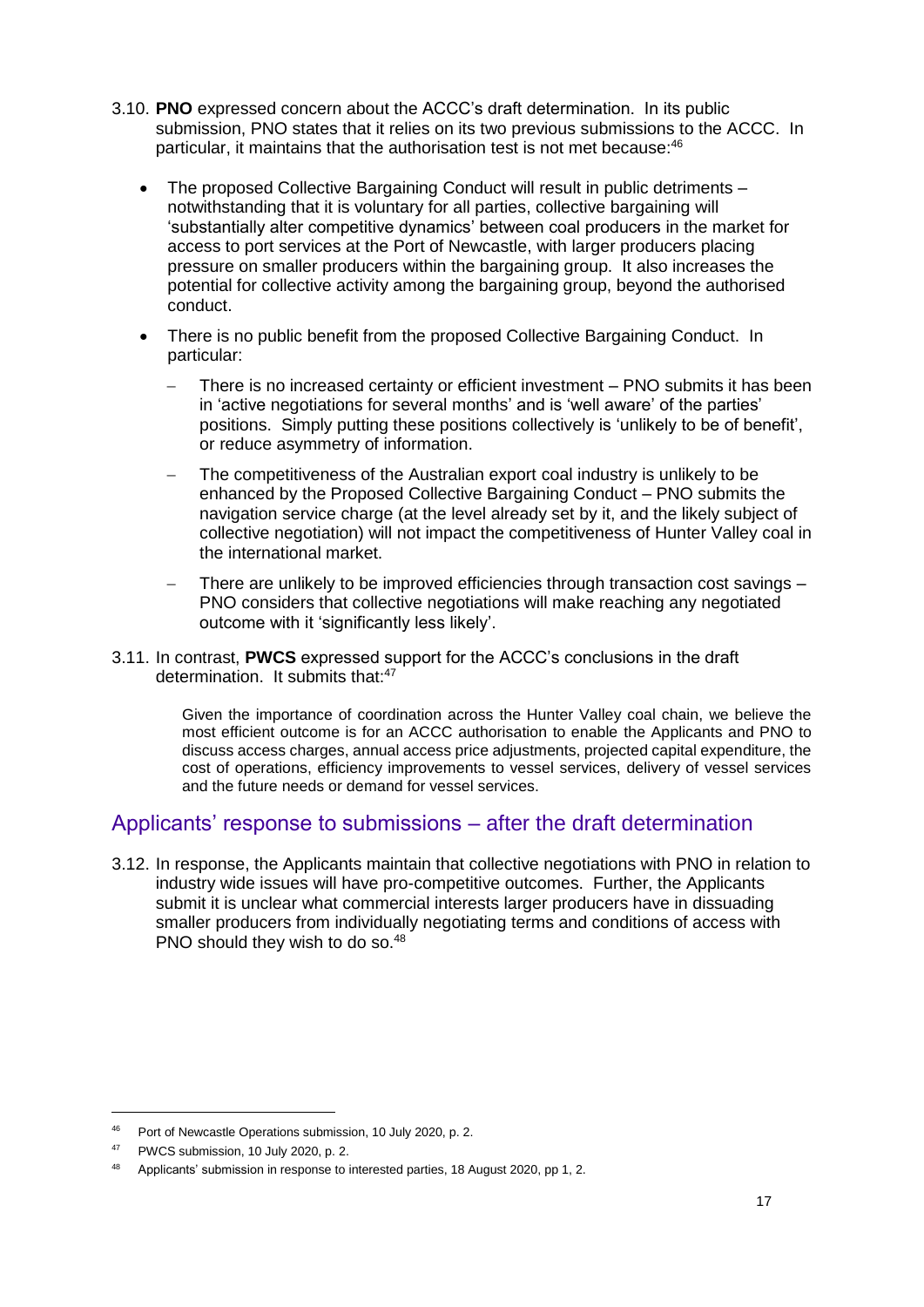# 4. ACCC assessment

- 4.1. The ACCC's assessment of the Proposed Collective Bargaining Conduct is carried out in accordance with the relevant authorisation test contained in the Act. In assessing the application for authorisation relating to the Proposed Collective Bargaining Conduct, the ACCC has had regard to the public benefit and detriment issues raised in submissions from interested parties and the Applicants, including information excluded from the public register.
- 4.2. The Applicants have sought authorisation for the Proposed Collective Bargaining Conduct that would or might constitute a cartel provision within the meaning of Division 1 of Part IV of the Act and may substantially lessen competition within the meaning of section 45 of the Act. 49
- 4.3. Consistent with subsection 90(7) and 90(8) of the Act as they apply to this application for authorisation, the ACCC must not grant authorisation unless it is satisfied, in all the circumstances, that the conduct would result or be likely to result in a benefit to the public, and the benefit would outweigh the detriment to the public that would result or be likely to result from the conduct (**authorisation test**).

## Relevant areas of competition

- 4.4. To assess the likely effect of the Proposed Collective Bargaining Conduct, the ACCC identifies the relevant areas of competition likely to be impacted.
- 4.5. The Applicants submit the main area of competition affected by the Proposed Collective Bargaining Conduct is the 'market for the provision of infrastructure access at the Port<sup>'50</sup>
- 4.6. The Applicants consider the Proposed Collective Bargaining Conduct could also impact the following other areas of competition:<sup>51</sup>
	- the coal export market
	- the acquisition and disposal of exploration and/or mining authorities (the Tenements Market), and
	- supply of specialist mining services such as geological and drilling services, and construction, operation and maintenance services.
- 4.7. The ACCC considers that the most relevant area of competition affected by the Proposed Collective Bargaining Conduct is competition for access to port services at the Port which are owned and operated by PNO. This includes channel shipping services and wharfage, but does not include landside coal loading infrastructure which is owned by other parties, or marine pilotage services.

<sup>49</sup> NSW Minerals Council submission, 15 May 2020, paragraph 2.2-2.3.

<sup>50</sup> NSW Minerals Council supporting submission to the application for authorisation AA1000473, 6 March 2020, paragraph 4.3.

<sup>51</sup> NSW Minerals Council supporting submission to the application for authorisation AA1000473, 6 March 2020, paragraph 5.6.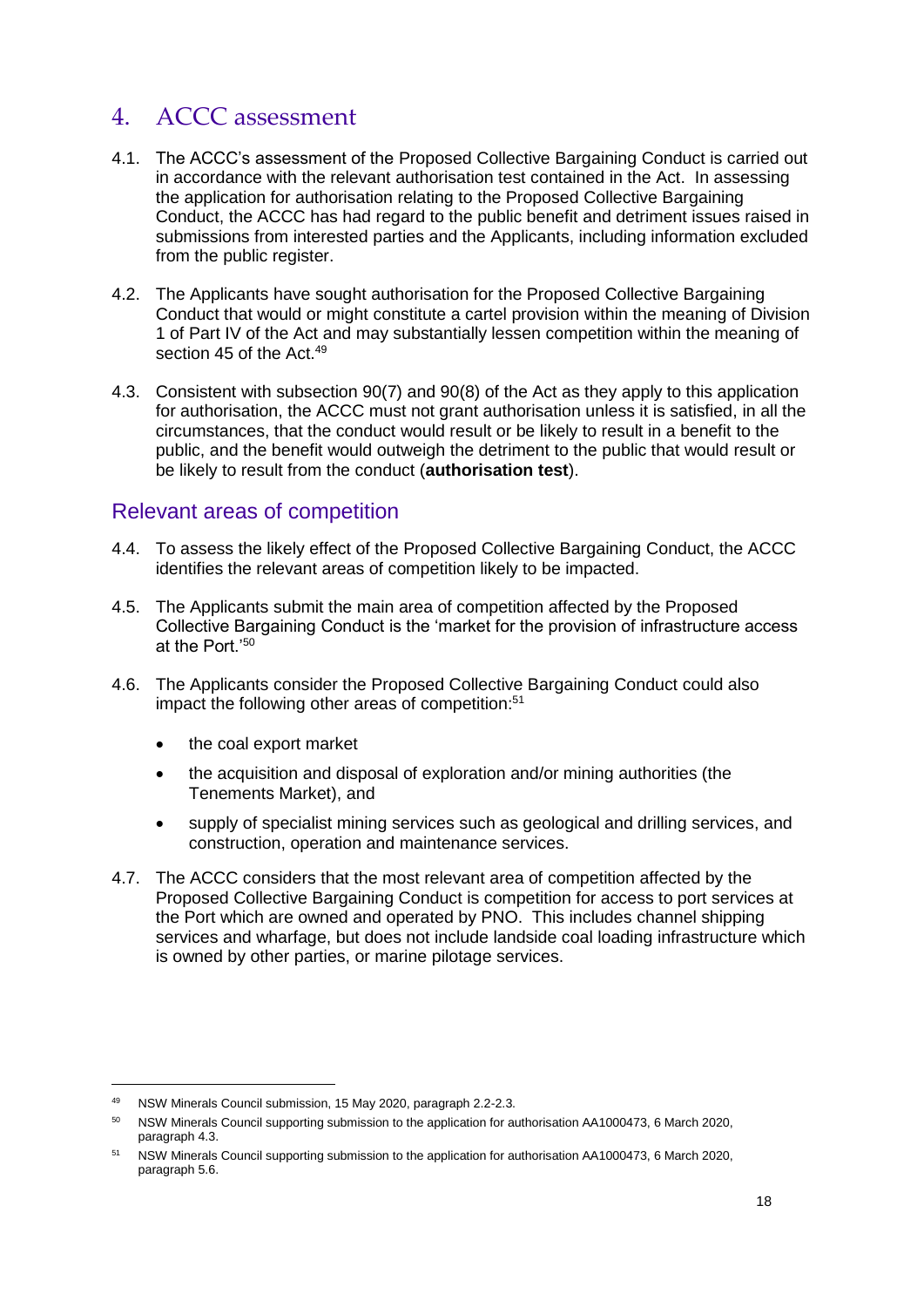## Future with and without the Proposed Collective Bargaining Conduct

4.8. In applying the authorisation test, the ACCC compares the likely future with the Proposed Collective Bargaining Conduct that is the subject of the authorisation to the likely future in which the Proposed Collective Bargaining Conduct does not occur.

#### *Submissions*

- 4.9. The Applicants submit that without the Proposed Collective Bargaining Conduct, they would not be able to 'collectively discuss with PNO industry issues relating to access to the Port and the provisions of the proposed Producer Deed that PNO has issued, particularly in relation to capital expenditure and PNO's investment in the Port.'<sup>52</sup>
- 4.10. PNO submits that in the absence of the proposed collective bargaining arrangements, and if individual Applicants elect not to enter into a long term Producer Deed with it via bilateral discussions, 'the terms and conditions of access are openly available, as are the fees and charges' in its published schedule of service charges, albeit at nondiscounted rates.
- 4.11. The Applicants acknowledge that with the Proposed Collective Bargaining Conduct 'PNO is free to decline to collectively negotiate if it so chooses.'<sup>53</sup>
- 4.12. PNO advises that:<sup>54</sup>

…it has stated explicitly to the Applicants that any authorisation will have no practical effect given that PNO will not be engaging in collective negotiations with the Applicants, but rather will continue to offer to undertake bilateral negotiations.

#### *ACCC view*

- 4.13. As noted above, the ACCC's role is to assess the public benefits and detriments that are likely to arise in the future with and without the Proposed Collective Bargaining Conduct. It is not the ACCC's role to attempt to predict whether the proposed conduct will be engaged in by the parties, or the outcome of collective negotiations on any specific issues.
- 4.14. PNO currently offers a pro forma long term deed to producers, which covers 'producer specific' access charges (defined in the Producer Deed as, the navigation service charge and wharfage charge), as well as setting out broader common terms and conditions – for example, PNO's proposed industry consultation in relation to capital expenditure at the Port, and any proposed changes to PNO's fees and charges. PNO maintains it is willing to engage in bilateral discussions with individual producers to enter into a Producer Deed.<sup>55</sup> The ACCC's role is to assess the public benefits and detriments that are likely to arise if negotiations with producers occurred collectively.
- 4.15. The ACCC considers that with the Proposed Collective Bargaining Conduct, the Applicants would seek to engage in collective negotiations with PNO, through the Negotiating Committee and the process outlined above at paragraphs [1.25](#page-7-0) – [1.29,](#page-7-1) for the purpose of then individually entering a long term Producer Deed for access to the

<sup>52</sup> NSW Minerals Council supporting submission to the application for authorisation AA1000473, 6 March 2020, paragraph 4.2.

<sup>53</sup> NSW Minerals Council supporting submission to the application for authorisation AA1000473, 6 March 2020, paragraph 4.2

<sup>54</sup> Port of Newcastle Operations submission, 7 April 2020, paragraph 5.

<sup>55</sup> Port of Newcastle Operations submission, 10 July 2020, p. 7.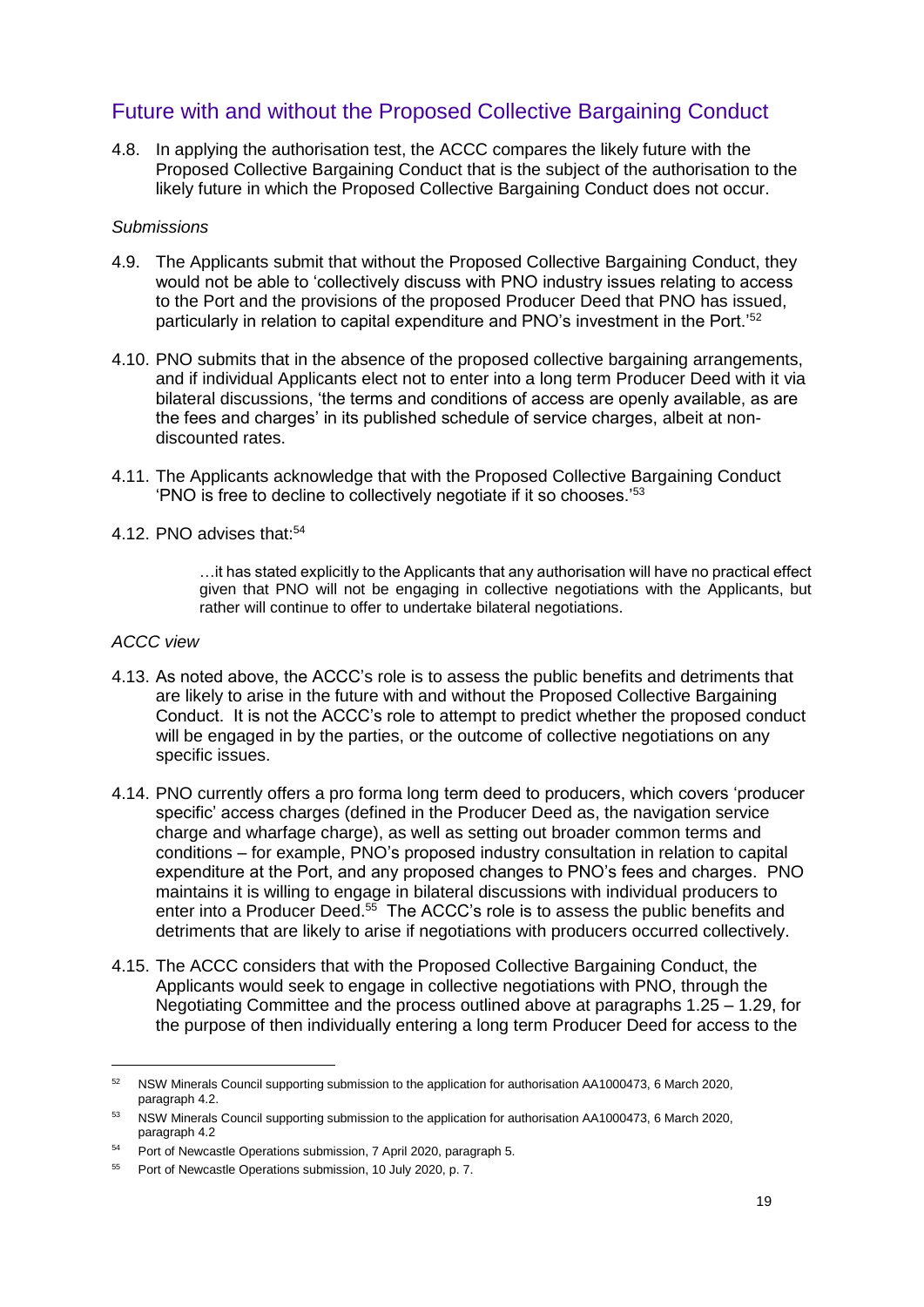Port. During these collective negotiations, the Applicants would seek to discuss issues common to the Hunter Valley coal industry, such as PNO's planned capital expenditure at the Port, as well as 'producer specific charges' under the Deed (that is, the navigation service charge and wharfage). The Applicants would then individually decide whether to enter any long term access Deed agreed upon with PNO for a period of ten years, or undertake further separate negotiations with PNO.

4.16. The ACCC considers that without the Proposed Collective Bargaining Conduct, each member of the bargaining group is likely to seek to engage in bilateral discussions with PNO about the terms and conditions of access proposed in its ten year pro forma Producer Deed. In the absence of entering into a long term Producer Deed with PNO, the vessels carrying coal for the Applicants will be subject to PNO's published access charges (referred to at paragraph [2.6](#page-9-0) of this determination).

## Public benefits

4.17. The Act does not define what constitutes a public benefit. The ACCC adopts a broad approach. This is consistent with the Australian Competition Tribunal (the **Tribunal**) which has stated that the term should be given its widest possible meaning, and includes:

*…anything of value to the community generally, any contribution to the aims pursued by society including as one of its principal elements … the achievement of the economic goals of efficiency and progress. <sup>56</sup>*

- 4.18. The Applicants submit that the Proposed Collective Bargaining Conduct will result in public benefits including the following:<sup>57</sup>
	- efficiencies, including transaction cost savings, from collective negotiation generally, and from collective discussion of industry wide issues, such as proposed capital expenditure at the Port
	- improved pricing outcomes through increased transparency on PNO's capital expenditure and cost allocation, and
	- enabling coal producers to more efficiently compete to export coal from the Hunter Valley, and a material increase in competition in a number of dependent markets.
- 4.19. PNO submits that 'there are no discernible public benefits likely to flow from the Proposed Collective Bargaining Conduct.<sup>'58</sup> It believes that many of the claimed benefits already exist without the Proposed Collective Bargaining Conduct (via bilateral discussions), represent private benefits to coal producers only, or are benefits that flow offshore.
- 4.20. In any event, PNO submits that the Proposed Collective Bargaining Conduct 'will have no practical effect because it will not be engaging in collective negotiations with the Applicants.' 59

<sup>56</sup> Queensland Co-operative Milling Association Ltd (1976) ATPR 40-012 at 17,242; cited with approval in Re 7-Eleven Stores (1994) ATPR 41-357 at 42,677.

<sup>57</sup> NSW Minerals Council supporting submission to the application for authorisation AA1000473, 6 March 2020, paragraphs 5.1 – 5.6.

<sup>58</sup> PNO submission, 7 April 2020, paragraph 8.

<sup>59</sup> PNO submission, 7 April 2020, paragraph 5.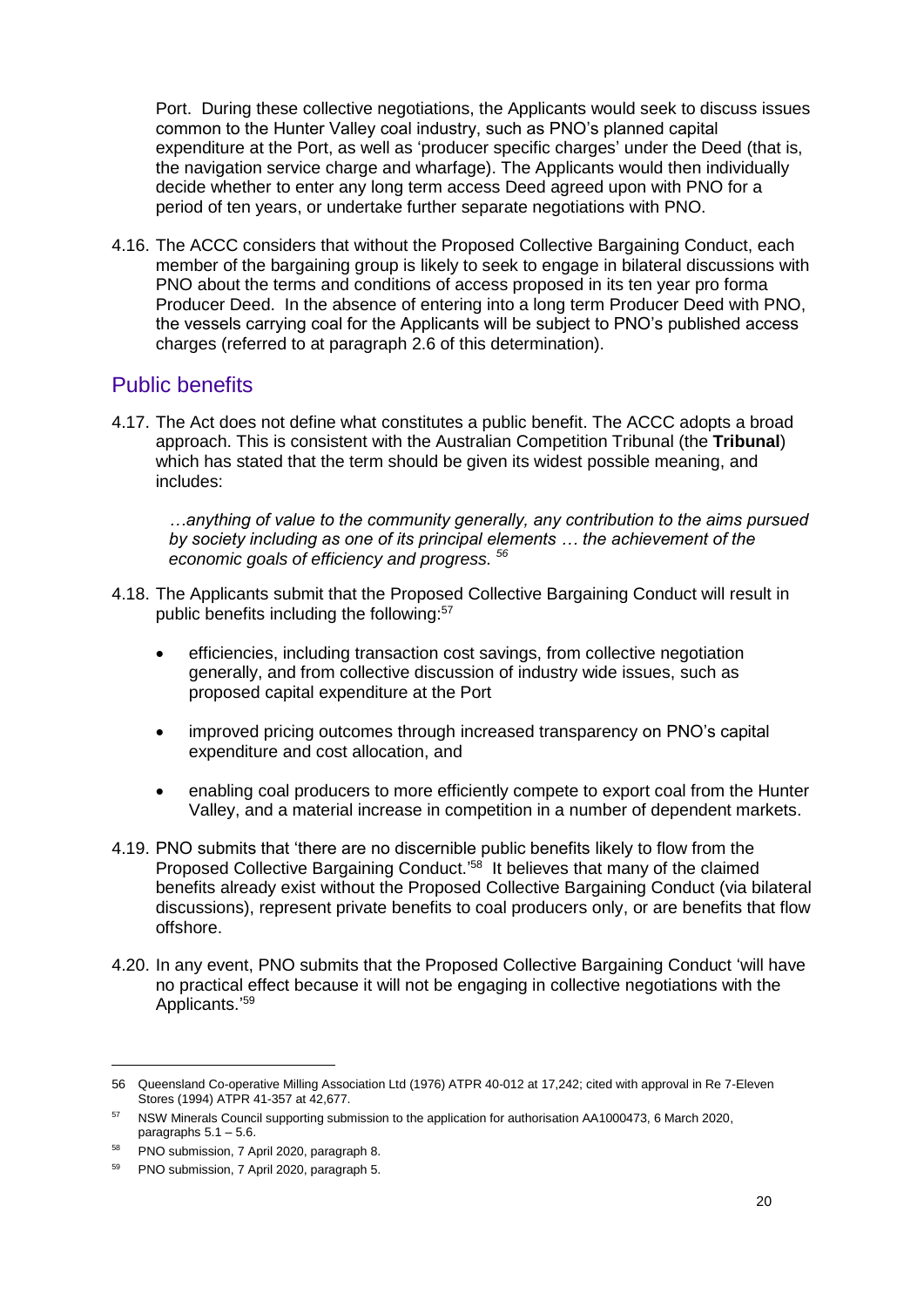- 4.21. The ACCC notes that upfront statements from 'targets' of proposed collective bargaining that they will not engage with a bargaining group does not mean there can be no public benefits from the proposed conduct.
- 4.22. A collective bargaining authorisation granted by the ACCC, when it does not include a collective boycott, does not compel the target to deal with the group. It is not uncommon in these circumstances for the target to submit that they will not engage with the group, or that they would not change their standard terms in any event. However, the ACCC's role is to assess the public benefits that are likely to result from the proposed collective bargaining conduct if it is engaged in by the parties.
- 4.23. In addition, the ACCC considers that public benefits result from providing the opportunity for the collective bargaining group to form and attempt to collectively bargain, even when the target advises that it will not deal with the group.
- 4.24. Generally, the ACCC considers that collective bargaining can result in public benefits by improving the efficiency of contracting between the 'target' and members of a collective bargaining group - for example, generating mutual benefits by reducing transaction costs or reducing information asymmetries between negotiating parties.
- 4.25. In assessing the current application for authorisation, the ACCC has assessed the public benefits and public detriments that are likely to arise if the Applicants have the opportunity to collectively negotiate with PNO, including any public detriments resulting from a lessening of competition.

#### **Increased certainty and efficient investment from having greater input into the template producer Deed and reducing information asymmetry**

4.26. Information asymmetry occurs when one party to a negotiation has access to relevant information that the other party does not. Where there is information asymmetry, the party lacking information may accept or contemplate different terms than it would if more information were available to it. Under these circumstances, the outcomes of the negotiation may not capture many of the available efficiencies. Information asymmetry can often be addressed by improving the transparency of market information. If collective bargaining improves the availability and use of information, it has the potential to enable more complete and efficient contracts to be negotiated that better reflect the needs of members of the bargaining group.

#### *Submissions – prior to the draft determination*

- 4.27. The Applicants submit that collective negotiation of common industry issues under the Deed, such as cost allocation at the Port (for example, how user funding should be treated in that framework) and increasing transparency about PNO's forecast capital expenditure relating to services at the Port would be likely to lead to 'more efficient investment and … the potential for reduced charges being imposed on the mining industry over time.'<sup>60</sup>
- 4.28. Conversely, PNO submits that the Proposed Collective Bargaining Conduct would not likely result in any discernible public benefits from increased transparency and providing greater input into the terms and conditions of Port access because this already occurs without collective bargaining. In particular, it submits that it has been open about its plans with Port users and has offered producers the opportunity to enter

<sup>60</sup> NSW Minerals Council supporting submission to the application for authorisation AA10000473, 6 March 2020, paragraph 5.2.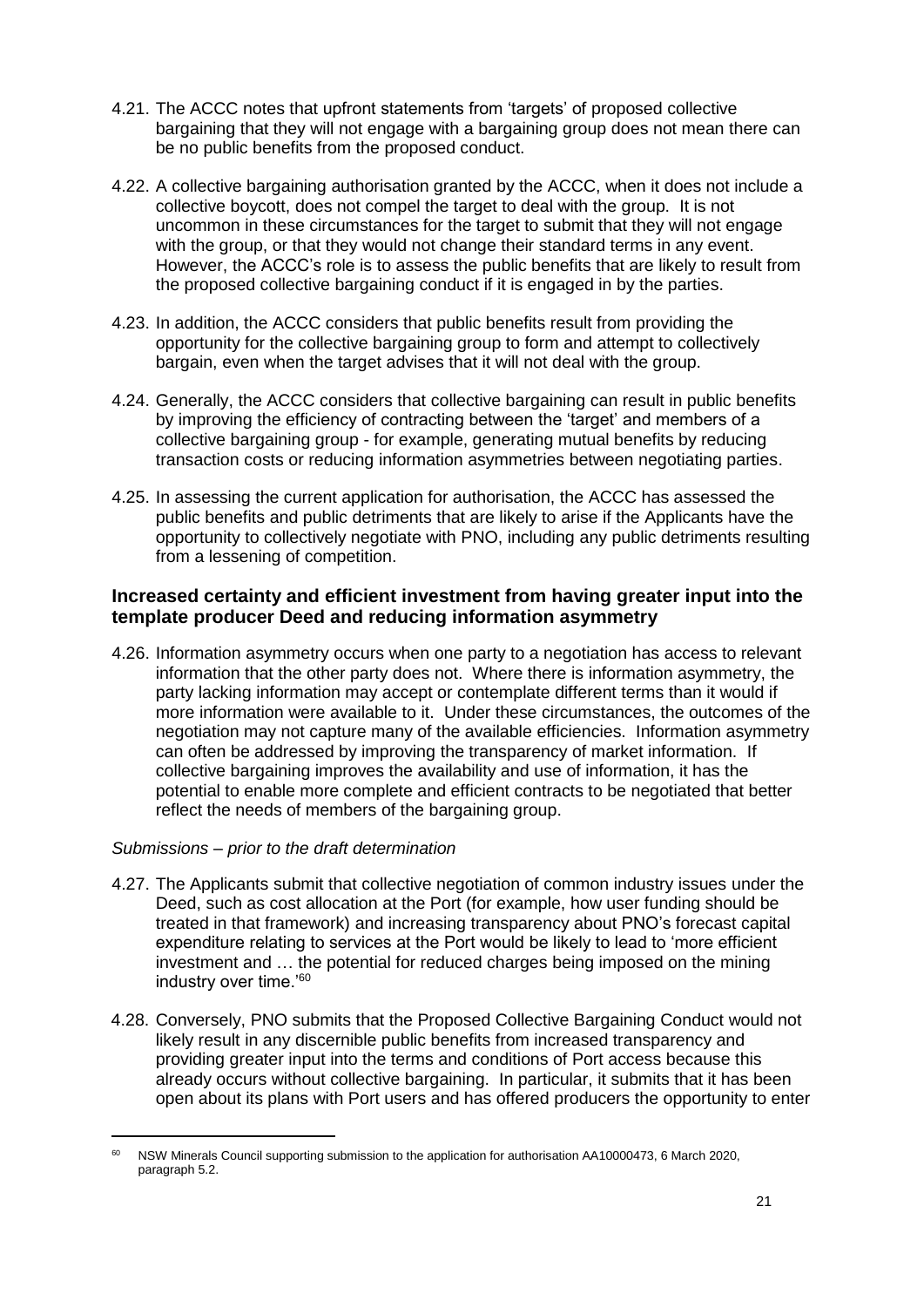into discounted long term pricing arrangements through bilateral negotiations on its template Deed. Even if producers do not elect to enter into a long term pricing Deed, PNO publishes its Port access terms and conditions on its website.<sup>61</sup>

- 4.29. Further, PNO submits that during bilateral discussions about its template producer Deed it has been open to reasonable commercial compromise – for example, it added a new clause in its template Deed which commits PNO to not discriminate adversely against any producer on price.<sup>62</sup>
- 4.30. PNO also submits that under the current template Producer Deed, a variation to the access charges covered by the Deed can only be made by PNO once a year. It submits that:<sup>63</sup>

A variation can only be made over and above the 4%/CPI increase where it is Material (as that term is defined in the Deed), which is designed to avoid trivial increases. Moreover, in the event of a Permitted Price Dispute (as that term is defined in the Deed) arising, the parties are bound to conduct mediation and, failing the resolution within 28 days, arbitration in accordance with the Australian Centre for International Commercial Arbitration (ACICA) Arbitration Rules.

- 4.31. In response, the Applicants submit that the Proposed Collective Bargaining Conduct could facilitate more effective resolution of industry-wide issues, as opposed to individual negotiations. In this regard, the Applicants note that ten of the largest users of the Port have not been satisfied with bilateral discussions to date and seek authorisation to negotiate industry issues from an industry-wide perspective.<sup>64</sup> While noting PNO's new 'non-discrimination clause' in the template Producer Deed, the Applicants consider that it provides 'minimal utility' to producers in circumstances where they have limited prospect of 'achieving a balanced and reasonable contractual set of terms with PNO' through bilateral negotiations.<sup>65</sup>
- 4.32. Further, the Applicants submit that PNO holds all of the data on past expenditures at the Port while coal producers, irrespective of their size or volume of coal exported though the Port, have little 'bargaining power or ability to question PNO in relation to capital expenditures or price increases.'<sup>66</sup> Individual coal producers seeking to have bilateral negotiations with PNO in relation to its long term template Deed would not have access to that data.
- 4.33. The Applicants note that although PNO has committed under its template Deed to provide individual Port users with a five year forecast of its projected capital expenditure, they consider this 'is simply a forecast and users have no input or ability to materially influence that forecast.'<sup>67</sup> For example, the Applicants note that Clause 7(c) of the annexure to the template Producer Deed states that PNO:<sup>68</sup>

…may, but is not obliged to, implement any comments made by the Producer on its 5 year CAPEX forecasts or any proposed increase to the Producer Specific Charges.

<sup>61</sup> PNO submission, 7 April 2020, p. 3.

<sup>62</sup> PNO submission, 7 April 2020, p. 3.

<sup>63</sup> PNO submission, 7 April 2020, p. 3.

<sup>64</sup> NSW Minerals Council submission, 30 April 2020, p. 4.

<sup>65</sup> NSW Minerals Council submission, 30 April 2020, pp. 4-5.

<sup>66</sup> NSW Minerals Council submission, 30 April 2020, pp 7-8.

<sup>67</sup> NSW Minerals Council submission, 30 April 2020, p. 8.

<sup>68</sup> NSW Minerals Council submission, 30 April 2020, p. 8.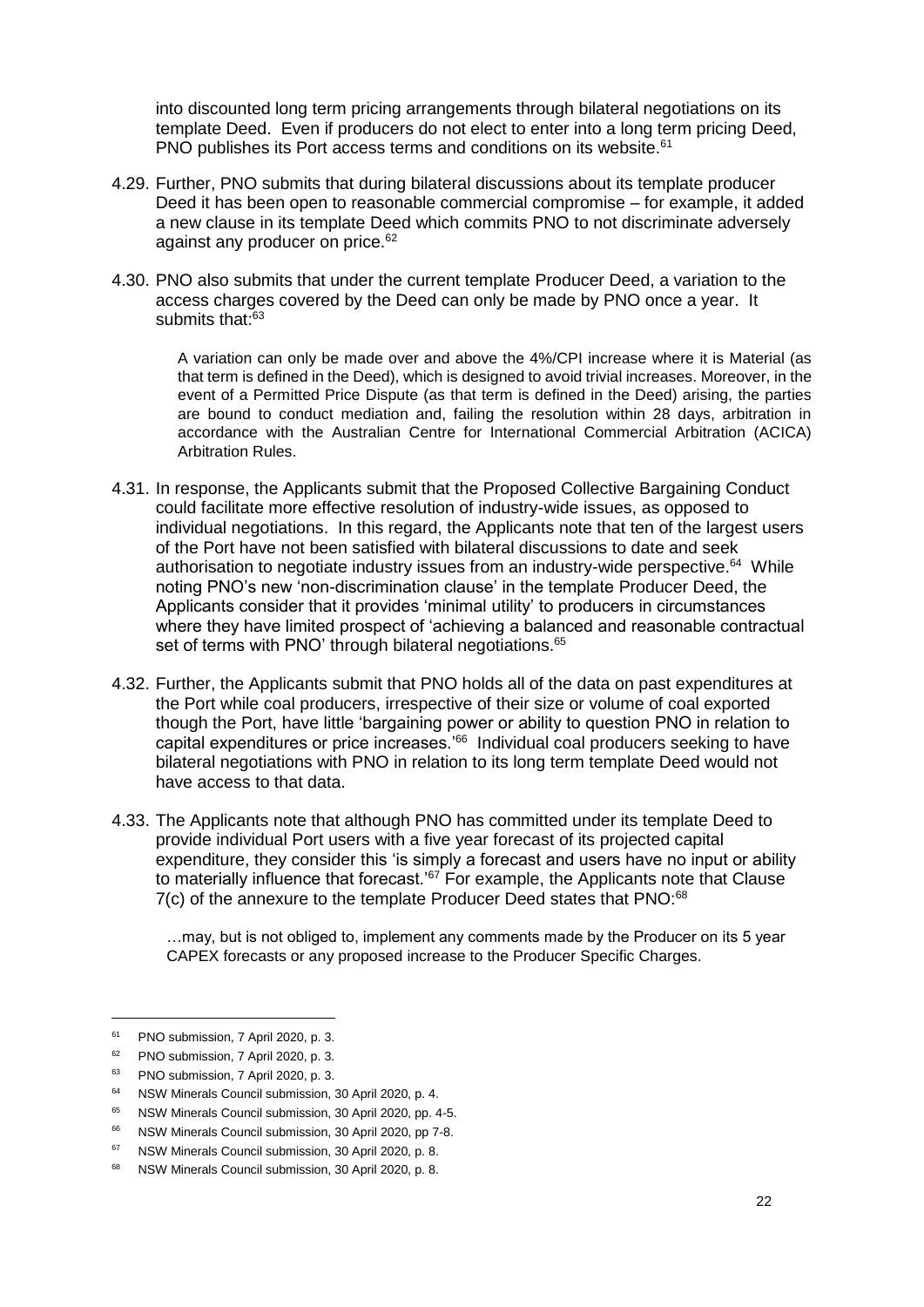- 4.34. Similarly, PWCS submits that increasing transparency of PNO's expenditure and cost allocation would likely lead to more efficient investment and pricing at the Port.<sup>69</sup>
- 4.35. Further, PWCS submits that the Proposed Collective Bargaining Conduct will 'assist the coal industry overcome material concerns relating to access to essential infrastructure and services at the Port, including significant increases in prices and inflexibility in commercial negotiations.'<sup>70</sup> For example, PWCS submits that it shares the Hunter Valley coal industry's concerns about:

PNO's proposed regulated asset base (RAB) and, in particular, the inclusion of expenditure totalling in excess of \$500 million related to dredging of the channels. Port Waratah [PWCS] funded the construction of the existing deep-water channel, swing basin, berth pockets and seawalls adjacent to the Kooragang Coal Terminal. As a result, our customers have already paid for these construction costs via historical terminal access charges.

…the lack of evidence that PNO has provided to show that recent increases in port charges have been re-invested in the Port for the benefit coal export operations.<sup>71</sup>

4.36. Yancoal considers the Proposed Collective Bargaining Conduct is likely to improve the prospects of a beneficial negotiated outcome because bilateral discussions with PNO have been difficult – for example, individual coal producers are reluctant to reach an arrangement with PNO that might be less favourable than an outcome reached by another producer; there is an inequality of bargaining power that exists between an individual coal producer and PNO; and the proposed producer Deed relates to issues that are relevant to the Port and coal industry as a whole, such as future capital expenditure at the Port, and the impact on prices paid by coal producers.

#### *Submissions – following the draft determination*

4.37. In response to the draft determination, PNO reiterated its view that there is already sufficient transparency and producers can already have input into the terms and conditions of Port access without collective bargaining. It also maintains that its nondiscriminatory pricing commitment under its long term producer Deed means collective bargaining is unnecessary. In particular, PNO submits that:<sup>72</sup>

Over the past several months PNO has been actively negotiating with a number of port users including the Applicants in relation to the terms of long-term pricing arrangements subject to agreeing the terms of a Port User Pro Forma Long Term Pricing Deed and the parties' respective positions have been clearly articulated.

4.38. Further, PNO considers it unlikely that the Proposed Collective Bargaining Conduct would reduce asymmetry of information about past expenditures at the Port between the Applicants and PNO. Regarding any proposed capital investment at the Port, PNO submits that it:<sup>73</sup>

…is prepared to consult in good faith with port users prior to any future development and receive their comments in relation to such investment (as reflected in Clause 7(c) of the annexure to the template Producer Deed). However, any final decision in relation to future development of the Port must, of course, remain at PNO's discretion.

<sup>69</sup> PWCS submission, 3 April 2020, p. 2.

<sup>70</sup> PWCS submission, 3 April 2020, p. 1.

<sup>71</sup> PWCS submission, 3 April 2020, p. 2.

<sup>72</sup> Port of Newcastle Operations submission, 10 July 2020, p. 5.

<sup>73</sup> Port of Newcastle Operations submission, 10 July 2020, p. 6.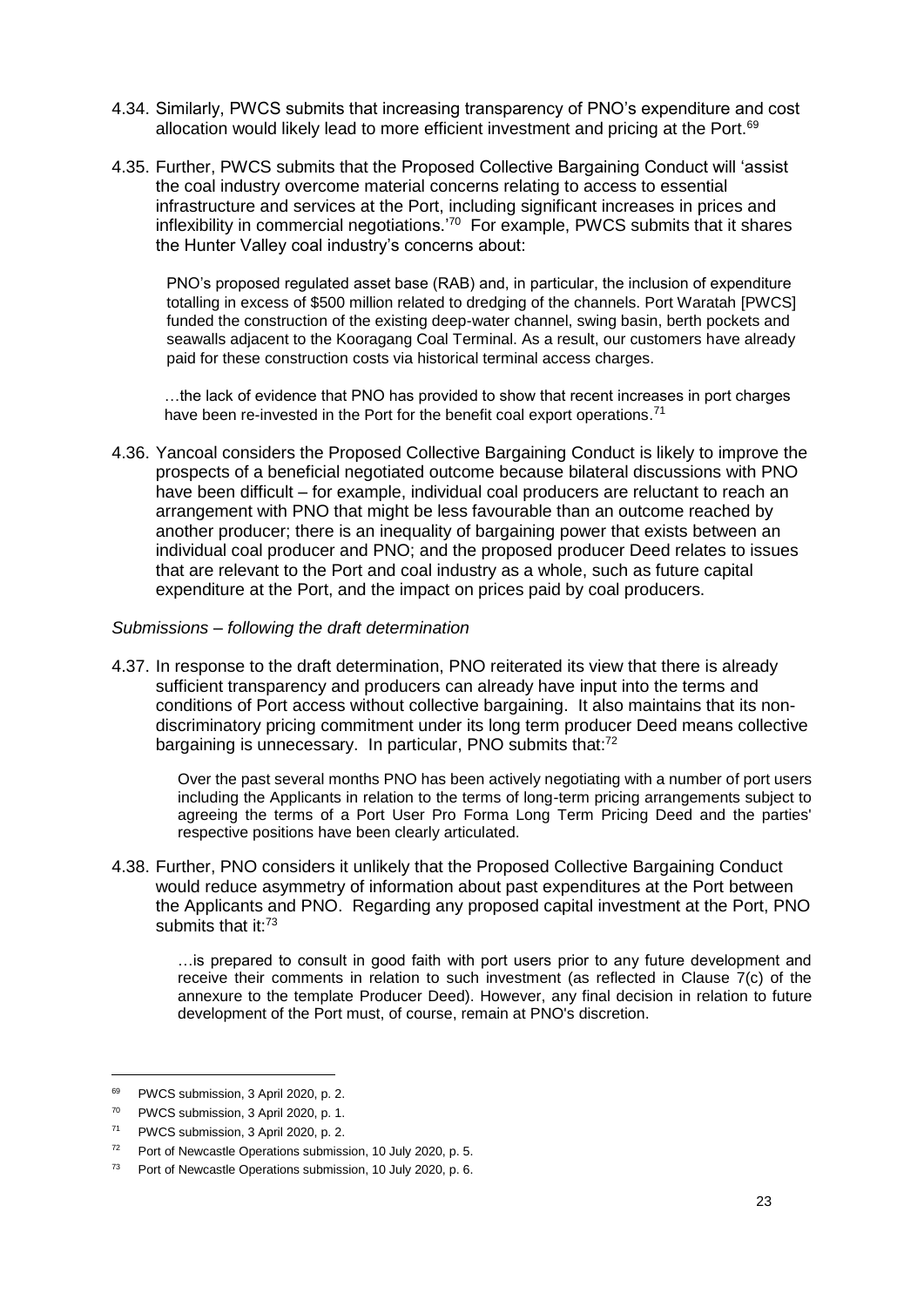4.39. In contrast, PWCS submits that the Proposed Collective Bargaining Conduct:<sup>74</sup>

...should enable the industry to reach a long-term commercial solution in relation to port charges. Uncertainty in relation to these charges has the potential to undermine industry confidence and threaten future long-term investment in the Hunter Valley region.

#### *ACCC view*

- 4.40. The ACCC considers that the Proposed Collective Bargaining Conduct is likely to result in public benefit through addressing, in part, an asymmetry of information between each of the Applicants and PNO. In so doing, this is likely to facilitate more efficient and timely outcomes from negotiations, including the terms and conditions of the Producer Deed and ultimately, investment decisions within the Hunter Valley coal industry.
- 4.41. The ACCC considers that the Proposed Collective Bargaining Conduct will allow the Applicants to jointly identify, strategise and propose solutions in relation to standard contract terms under the template Producer Deed, as well as common industry issues such as forecast capital expenditure at the Port and cost allocation methodology. The ACCC considers that the Proposed Collective Bargaining Conduct is likely to result in a public benefit where the increased input of the Applicants into the Producer Deed results in more efficient terms and conditions and more timely resolution of common industry issues, which are mutually beneficial to both the Applicants and PNO (for example, through more efficient capital expenditure at the Port). Increased certainty about terms and conditions of access at the Port is also likely to lead to more efficient investment decisions within the Hunter Valley coal industry, which is a public benefit.

#### **Increasing competitiveness of Australian export coal industry**

4.42. The Act recognises that increasing the international competitiveness of Australian industries is a public benefit.<sup>75</sup> In the current application for authorisation, the Applicants and some interested parties submit that the Proposed Collective Bargaining Conduct ultimately enhances the international competitiveness of Australian coal exports.

#### *Submissions – prior to the draft determination*

- 4.43. The Applicants submit that the Proposed Collective Bargaining Conduct is likely to result in the more efficient use of PNO's services, which in turn will allow Australian coal companies to more efficiently export coal from the Hunter Valley.<sup>76</sup>
- 4.44. In its oral submission to the ACCC, Whitehaven coal acknowledged that it is the customers that pay the navigation charge (due to coal being sold FOB), but it impacts the competitiveness of Newcastle coal in the international market. Some international customers have expressed interest in having the uncertainty over the level of the navigation service charge resolved to provide greater certainty over (delivered) coal prices.<sup>77</sup>
- 4.45. PWCS submits that access to services provided by PNO for use of the channel, a key piece of monopoly infrastructure, on reasonable terms and conditions is essential to the efficient operation of the Hunter Valley coal chain. It considers that collective

<sup>74</sup> PWCS submission, 10 July 2020, p. 1.

<sup>75</sup> Section 90(9A) of the Act.

<sup>&</sup>lt;sup>76</sup> NSW Minerals Council supporting submission to the application AA1000473, 6 March 2020, paragraph 5.5.

<sup>77</sup> Whitehaven Coal oral submission to the ACCC, 18 March 2020.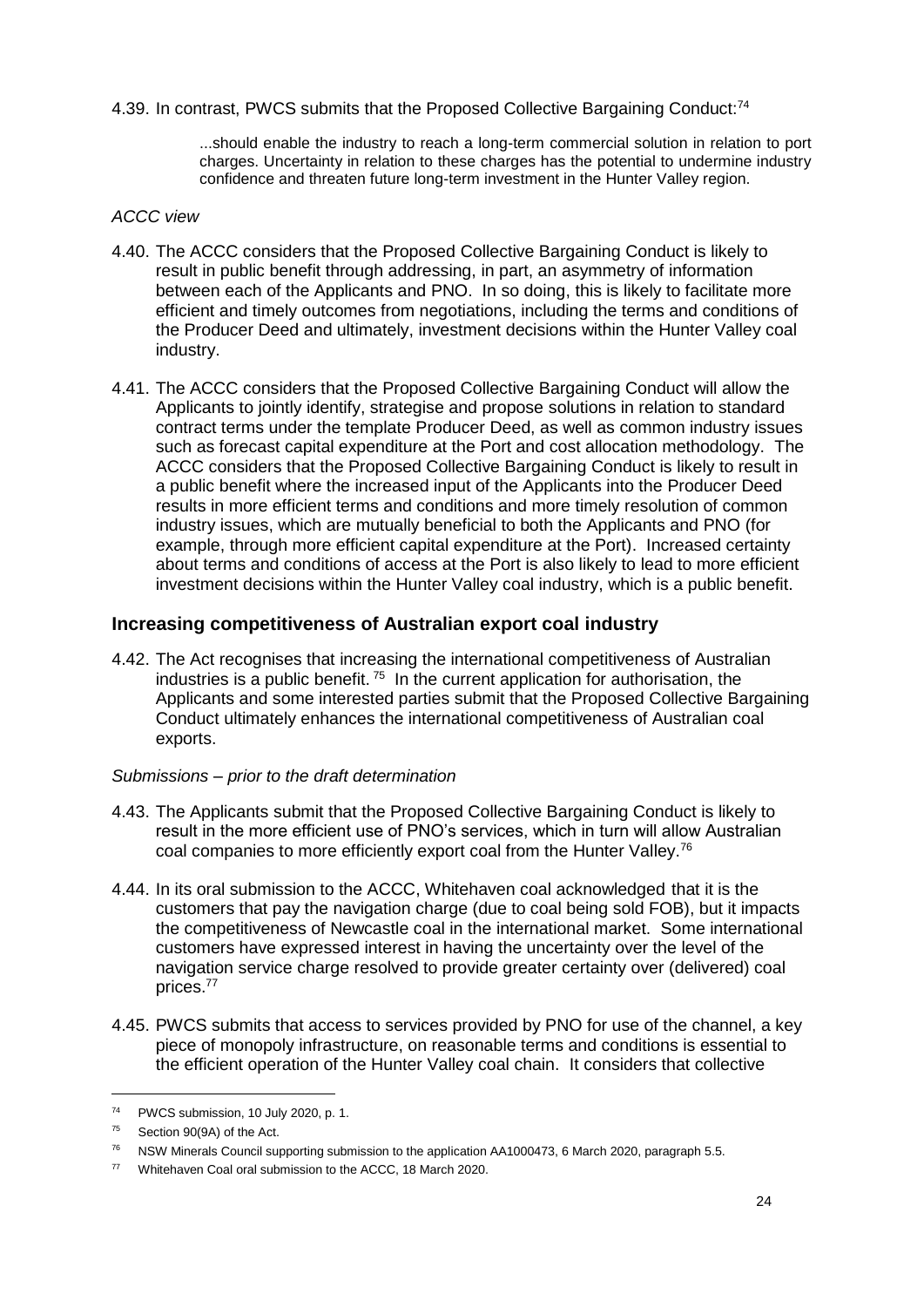negotiations are likely to assist the industry in reaching long-term, sustainable and beneficial commercial outcomes.<sup>78</sup> In particular, assisting Australian coal producers, particularly smaller producers, to manage long term pricing certainty and investment is likely to promote competition in relation supply of Hunter Valley coal into export markets.<sup>79</sup>

4.46. PNO submits that the Proposed Collective Bargaining Conduct will not result in any discernible public benefits, particularly as any benefits would flow offshore given that 'coal from the Port is exported to overseas markets and it is customers in North Asia that ultimately pay the charges in question.'<sup>80</sup>

#### *Submissions – following the draft determination*

4.47. In response to the draft determination, PNO submits that the competitiveness of the Australian export coal industry is unlikely to be enhanced by the Proposed Collective Bargaining Conduct. In particular, it considers the navigation service charge (and any collectively negotiated discount) is unlikely to impact the overall competitiveness of Hunter Valley coal in the international market.

#### *ACCC view*

4.48. The ACCC considers that the Proposed Collective Bargaining Conduct is likely to result in some benefits from increased pricing certainty and more timely resolution of industry-wide issues, which facilitates more efficient investment decisions for Australian coal producers, as well as increased certainty for the delivered coal price for international coal customers. Any collectively negotiated discount to the navigation service charge could provide additional benefit. Even though this would be a small proportion of the overall cost of delivered coal, small reductions in price can still make an impact at the margin. The ACCC considers these outcomes are likely to ultimately enhance the international competitiveness of the Hunter Valley coal industry, with employment and investment benefits for Australia.

#### **Improved efficiencies through transaction cost savings**

- 4.49. Collective bargaining enables members of a bargaining group to share some or all of the transaction costs of preparing to negotiate and negotiating, and thus can reduce the total costs borne by members of the group. Lower transaction costs can result in more efficient outcomes. This can potentially benefit both the bargaining group and the target.
- 4.50. The Applicants consider that generally, 'given the nature of services provided by PNO and that it is a monopoly infrastructure service provider', there are substantial efficiencies likely to result from the Proposed Collective Bargaining Conduct.<sup>81</sup> By offering a ten year pricing Deed to coal producers, which includes features impacting the entire Hunter Valley coal industry (such as forecast capital expenditure at the Port), a collective approach to negotiations would be more efficient than dealing with these common issues bilaterally.
- 4.51. The Applicants submit that the Proposed Collective Bargaining Conduct will realise transaction cost savings for both PNO and the Applicants, relative to PNO negotiating

<sup>78</sup> PWCS submission, 3 April 2020, p. 1.

<sup>79</sup> PWCS submission, 3 April 2020, p. 2.

<sup>80</sup> Port of Newcastle Operations submission, 7 April 2020, p. 1.

<sup>81</sup> NSW Minerals Council supporting submission to the application for authorisation AA1000473, 6 March 2020, paragraph 5.1.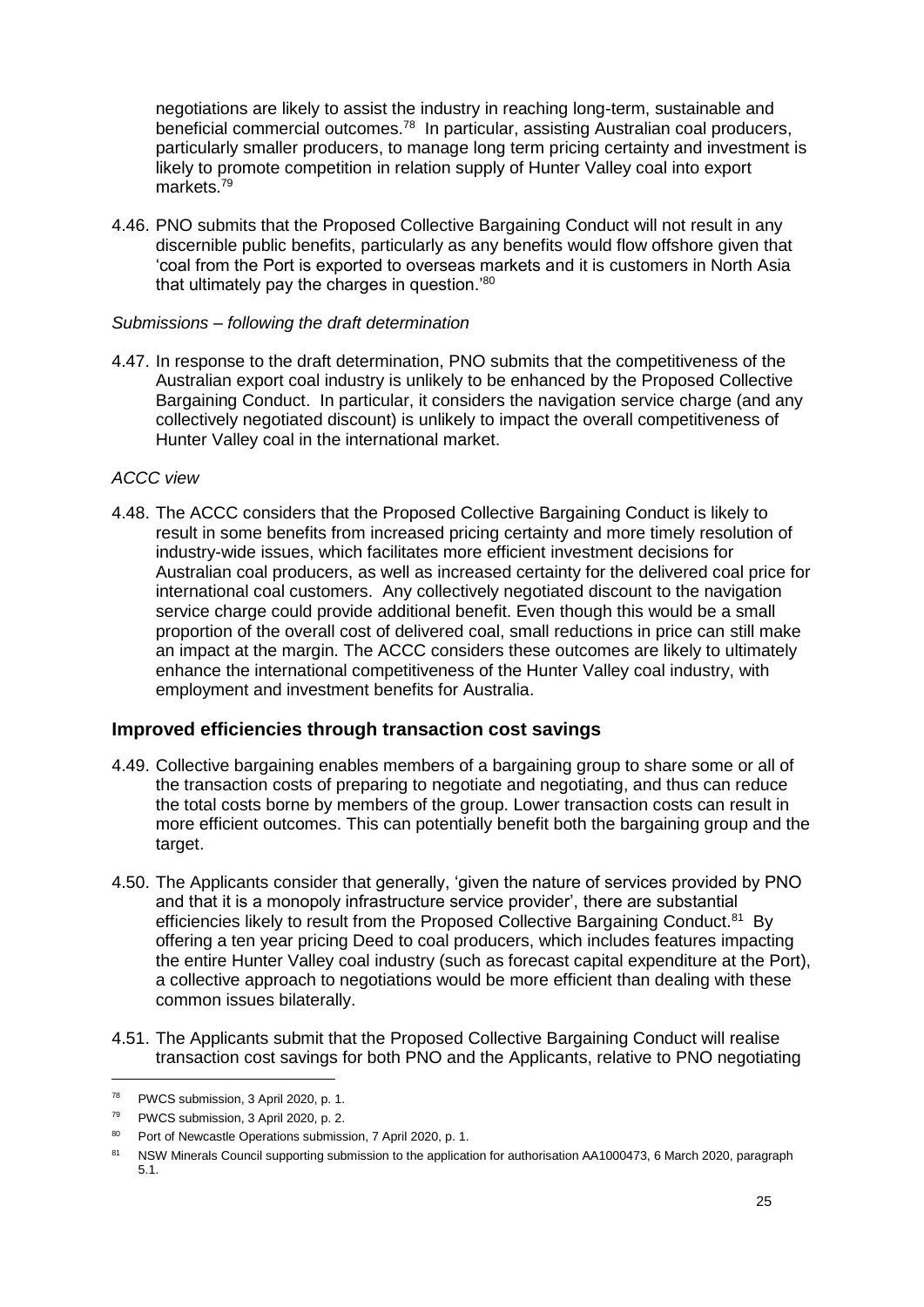individually with each member of the bargaining group.<sup>82</sup> The Applicants consider that over the proposed (ten year) authorisation period, these savings could be significant.

- 4.52. The Applicants, including Yancoal, submit that through collective negotiations, and given the significant number of coal producers impacted, it is likely that a single collective negotiation will involve materially lesser negotiation costs and resources for all parties in comparison to a series of bilateral negotiations with PNO (which to date have not yielded a satisfactory resolution to industry issues).<sup>83</sup>
- 4.53. PWCS submits that PNO's proposed access arrangements will affect the industry as a whole (for example, forecast capital expenditure at the Port) and should be dealt with at an industry level. In particular, it considers a long-term arrangement on user funded expenditure will lead to more certain pricing and efficient investment for the Hunter Valley coal industry.<sup>84</sup>
- 4.54. PWCS also considers that collective negotiations with PNO would result in transaction cost savings to all parties, who would otherwise be required to negotiate with PNO on an individual basis.<sup>85</sup>
- 4.55. PNO did not specifically comment prior to the draft determination on whether the Proposed Collective Bargaining Conduct would result in transactions cost savings.

#### *Submissions – following the draft determination*

4.56. Following the draft determination, PNO submits that even if it was prepared to engage in collective negotiations, 'transaction cost savings will not arise' given that the Proposed Collective Bargaining Conduct will make reaching any negotiated outcome significantly less likely, given the diverse interests of the collective bargaining group.<sup>86</sup>

#### *ACCC view*

- 4.57. Compared to the 'future without the conduct', where members of the bargaining group would negotiate individually with PNO the terms and conditions of the long term Producer Deed, the ACCC considers that the Proposed Collective Bargaining Conduct is likely to result in transaction cost savings (to all parties to the collective negotiations):
	- The Applicants are likely to share the costs associated with preparing for, and engaging in negotiations through identifying and discussing common contractual issues, and sharing the costs of engaging expert advice and/or administrative services.
	- PNO, is likely to reduce its costs, through reducing the number and length of negotiations, legal and administrative costs, compared to engaging in individual negotiations with each Applicant – including, for example, annual transaction cost savings by conducting collective discussions with the group rather than twice yearly consultation with individual coal producers (as contemplated under the Producer Deed) to discuss PNO's capital expenditure, any proposed variation to PNO's fees and charges, and PNO's costs of operations.

<sup>82</sup> NSW Minerals Council supporting submission to the application for authorisation AA1000473, 6 March 2020, paragraph 5.4.

<sup>83</sup> NSW Minerals Council submission, 30 April 2020, p. 7.

<sup>84</sup> PWCS submission, 3 April 2020, p. 2.

<sup>85</sup> PWCS submission, 3 April 2020, p. 2.

<sup>86</sup> Port of Newcastle Operations submission, 10 July 2020, p. 7.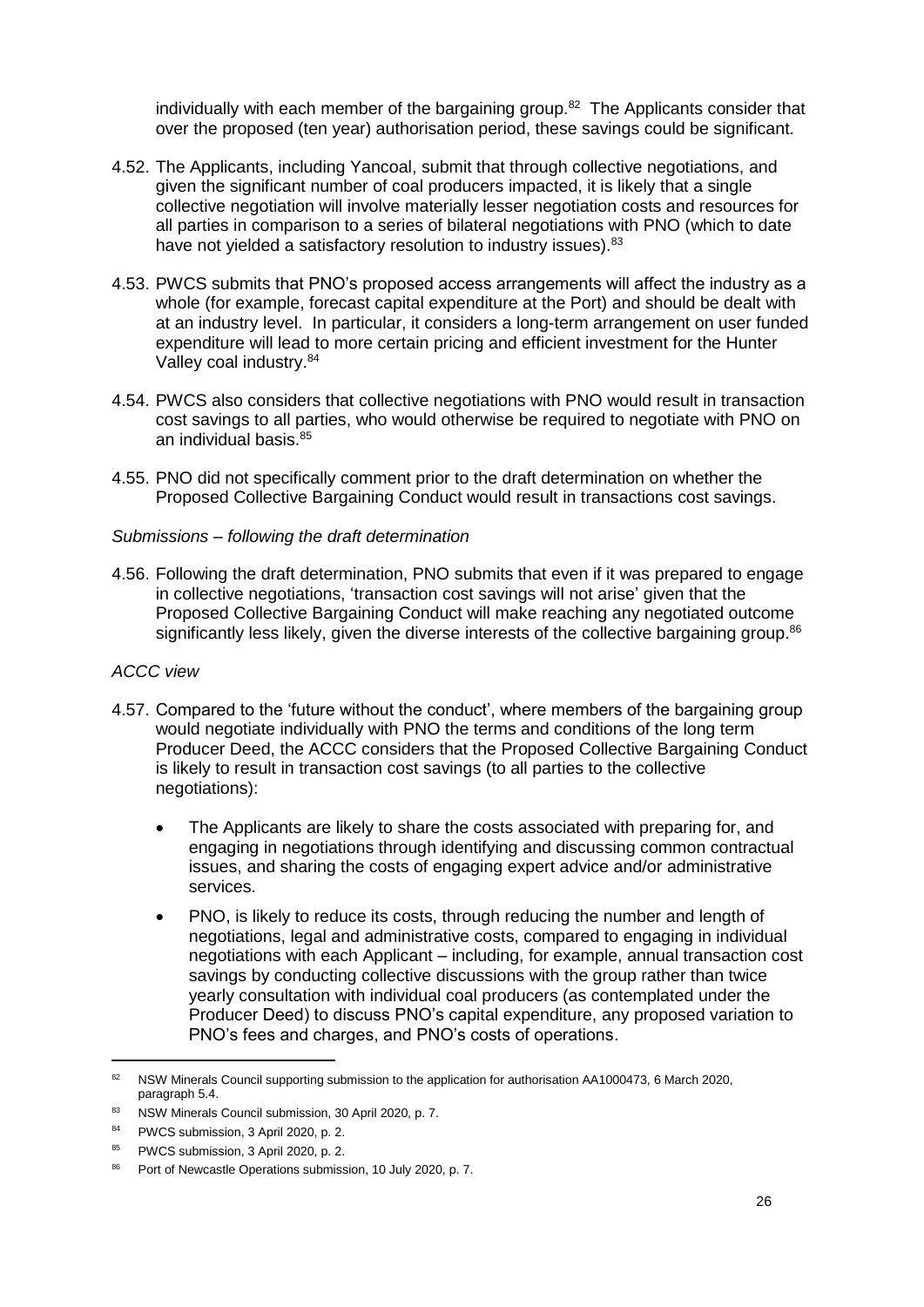## **ACCC conclusion on public benefits**

- 4.58. The ACCC considers that the Proposed Collective Bargaining Conduct is likely to result in public benefits. In particular, the ACCC considers that the bargaining group will have greater input into the terms and conditions of access under the Producer Deed, and increased transparency around capital expenditure plans and cost allocation at the Port. This will provide greater certainty for the delivered price of Hunter Valley coal, more timely resolution of industry-wide issues, and facilitate more efficient investment decisions at the Port and across the Hunter Valley coal industry. The ACCC also considers these outcomes will also enhance the international competitiveness of the Hunter Valley coal industry, with investment and employment benefits in Australia.
- 4.59. The ACCC also consider the Proposed Collective Bargaining Conduct is likely to result in a public benefit in the form of transaction costs savings.

## Public detriments

4.60. The Act does not define what constitutes a public detriment. The ACCC adopts a broad approach. This is consistent with the Tribunal which has defined public detriments as:

*…any impairment to the community generally, any harm or damage to the aims pursued by the society including as one of its principal elements the achievement of the goal of economic efficiency.<sup>87</sup>*

- 4.61. The ACCC considers that public detriment may arise as a result of collective bargaining arrangements in circumstances where competition is reduced between members of the group as a result of acting collectively, the ability of businesses outside of the bargaining group to compete against the group is affected, and/or by increasing the potential for collective activity beyond the collective bargaining arrangements which are sought to be authorised.
- 4.62. The Applicants submit that the Proposed Collective Bargaining Conduct is likely to result in minimal, if any, public detriment, due to the following:
	- The voluntary nature of the participation by the coal mining industry in the application, including the absence of any requirement on PNO to collectively negotiate.
	- There is no collective boycott activity proposed.
	- The Applicants are seeking to engage with PNO regarding its pricing arrangements and access terms to the Port that are already publically available, and so they submit that there is no risk of any information sharing as prohibited under the Act.
- 4.63. The ACCC considers the Proposed Collective Bargaining Conduct is unlikely to materially harm competition between coal producers. In particular, the proposed arrangements are voluntary, with coal producers free to enter collectively negotiated agreements with PNO or to seek to enter into bilateral discussions with PNO in relation to long term terms and conditions of access under the Producer Deed. In addition, the Proposed Collective Bargaining Conduct is limited in scope and relates to terms and conditions that are publicly available in PNO's published template Producer Deed, and authorisation is not being sought for members of the collective bargaining group to

<sup>87</sup> Re 7-Eleven Stores (1994) ATPR 41-357 at 42,683.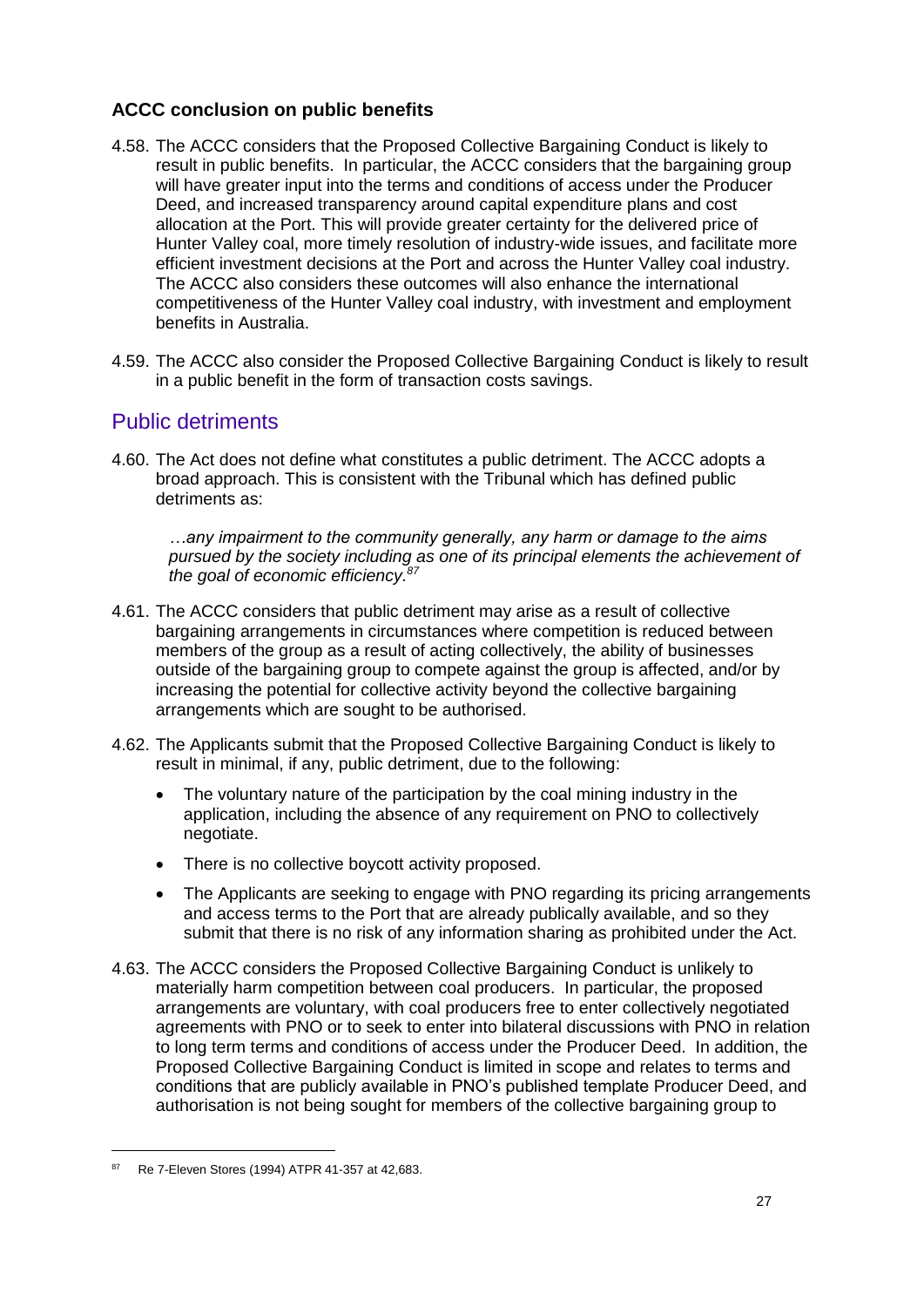share individual coal projection volumes, customer pricing information or marketing strategies.

- 4.64. PNO submits that the Proposed Collective Bargaining Conduct carries a risk of improper information exchange, with serious implications for competition. The Port Authority NSW shares this concern.
- 4.65. Further, PNO submits its concerns that the unique interests of each coal producers in the collective bargaining group will be overshadowed by the interests of the collective group as a whole, resulting in a 'lowest common denominator position.'<sup>88</sup> PNO believes this will likely favour the interests of the larger coal producers.
- 4.66. Port Authority NSW submits that the proposed collective negotiation of the navigation service charge between the Applicants and PNO, and the potential for a reduction of those charges, may have flow on effects to the amount that PNO pays the Port Authority NSW for services provided at the Port.
- 4.67. These issues are discussed below.

#### **Increased potential for collective activity beyond that authorised**

- 4.68. Generally, the ACCC considers that information sharing in collective bargaining arrangements is of concern if it allows the parties to co-ordinate their conduct beyond that for which authorisation is granted, for example, if it facilitates collusion or provides a focal point for competitors to align their behaviours in related markets such as the downstream supply of services to consumers.
- *Submissions – prior to the draft determination*
- 4.69. The Applicants submit that the exchange of information between the Applicants, and reaching an understanding only relates to the Proposed Collective Bargaining Conduct. Information will only be shared to the extent that it is reasonably necessary for, and related to, this purpose. The Proposed Collective Bargaining Conduct does not involve the sharing of competitively sensitive information that relates to customers, marketing strategies, or volume/capacity projections for individual users. The Applicants submit that pricing at the Port has been historically based on a 'cost to use' basis (rather than individual volumes), and as such there is no reason to share production, customer information or industry data (which is already publicly available).
- 4.70. Further, the Applicants submit that they are generally large and sophisticated mining companies which have compliance processes in place to ensure that no information is exchanged that would be problematic under the Act.
- 4.71. Yancoal submits that the exchange of information between coal producers will only relate to channel services terms, and exclude any sensitive information relating to future marketing, production plans or coal operations, given the non-customer specific pricing model proposed by PNO.
- 4.72. PNO submits that authorisation would give the Applicants the ability to collectively discuss and negotiate the terms of access, including price to the Port for the export of coal through the Port. It would be extremely difficult to detect and monitor any improper information exchange through such discussions. Further PNO submits that, the fact that companies may be large and sophisticated does not diminish the risk of improper information exchange, with serious implications for competition.

<sup>88</sup> Port of Newcastle Operations submission, 7 April 2020, paragraph 25.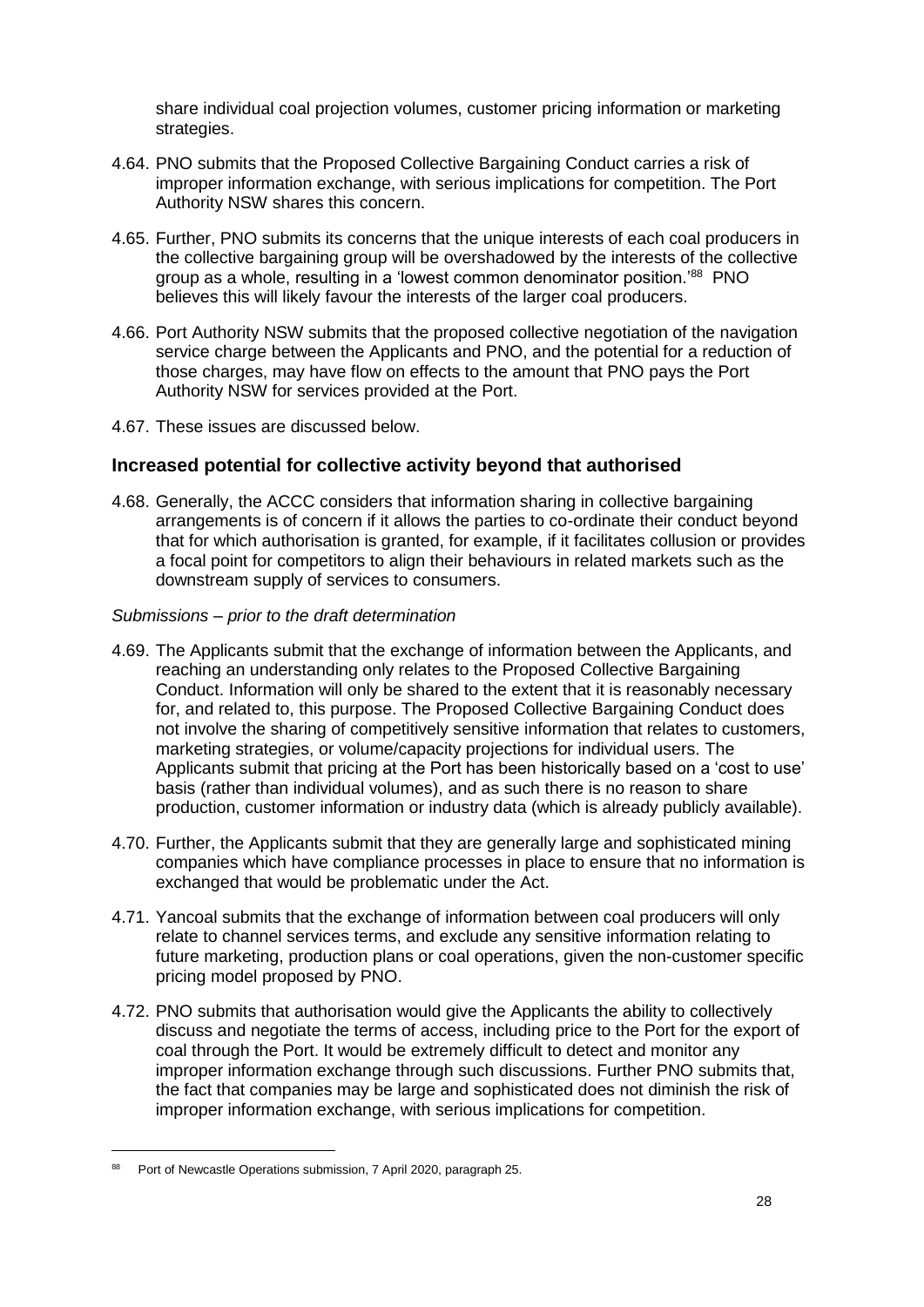- 4.73. Following the draft determination, PNO acknowledged that any authorisation would not extend to the sharing of certain sensitive information. However, it reiterated that it would be difficult to detect and monitor any improper information exchanges between members of the bargaining group.<sup>89</sup>
- 4.74. Port Authority NSW agrees with PNO and submits that the Proposed Collective Bargaining Conduct has the potential to result in information sharing amongst the Applicants, for example sharing sensitive information on future production and export volumes, could potentially give the bargaining group insight into each other's intentions for domestic coal supply for energy generation.

#### *ACCC view*

- 4.75. The ACCC notes the concerns of PNO and Port Authority NSW, that there is a risk that competitively sensitive information may be shared in any collective bargaining discussions and it would be difficult to detect any improper information exchanges, which could potentially impact domestic coal supply.
- 4.76. The majority of Hunter Valley thermal coal is exported, with some supplied to power stations in the region for domestic energy generation. The ACCC acknowledges that all competing coal companies in the region will potentially be engaged in the Proposed Collective Bargaining Conduct, thereby increasing the risk of collusion.
- 4.77. However, the ACCC considers that the Proposed Collective Bargaining Conduct does not significantly increase the likelihood of collusion occurring in relation to matters for which authorisation is not being sought, or increase the likelihood of the members of the bargaining group sharing commercially sensitive information. The bulk of Hunter Valley coal is exported and the Applicants' face competition from many other producers in a global market. In any event, the Applicants have not sought authorisation to share customer information, marketing strategies or volume/capacity projections. Such conduct would not be covered under the authorisation and any such information sharing would be subject to the operation of the Act.

#### **Potential to lose unique interests of bargaining group members**

#### *Submissions*

-

- 4.78. PNO submits that in its experience, Port users have a spectrum of unique and varied incentives and interests in the transaction, and for some Port users, non-price terms of the Producer Deed are equally as important as price aspects. PNO submits that the Proposed Collective Bargaining Conduct would proceed on the basis that all members of the bargaining group have the same interest, and removes Port users' unique individual interests. Further, it considers that that the collective negotiations would favour the interests of the largest exporters in the bargaining group.
- 4.79. Following the draft determination, PNO maintains that:<sup>90</sup>

The interests of all of the coal producer members of the NSWMC [NSW Minerals Council] are not aligned and the collective approach will not allow those differing interests to be ventilated.

4.80. PNO considers that while smaller producers 'may well be technically free' to enter into bilateral negotiations under the proposed voluntary Collective Bargaining Conduct, it

<sup>89</sup> Port of Newcastle Operations submission, 10 July 2020, p. 5.

<sup>90</sup> Port of Newcastle Operations submission, 10 July 2020, p. 4.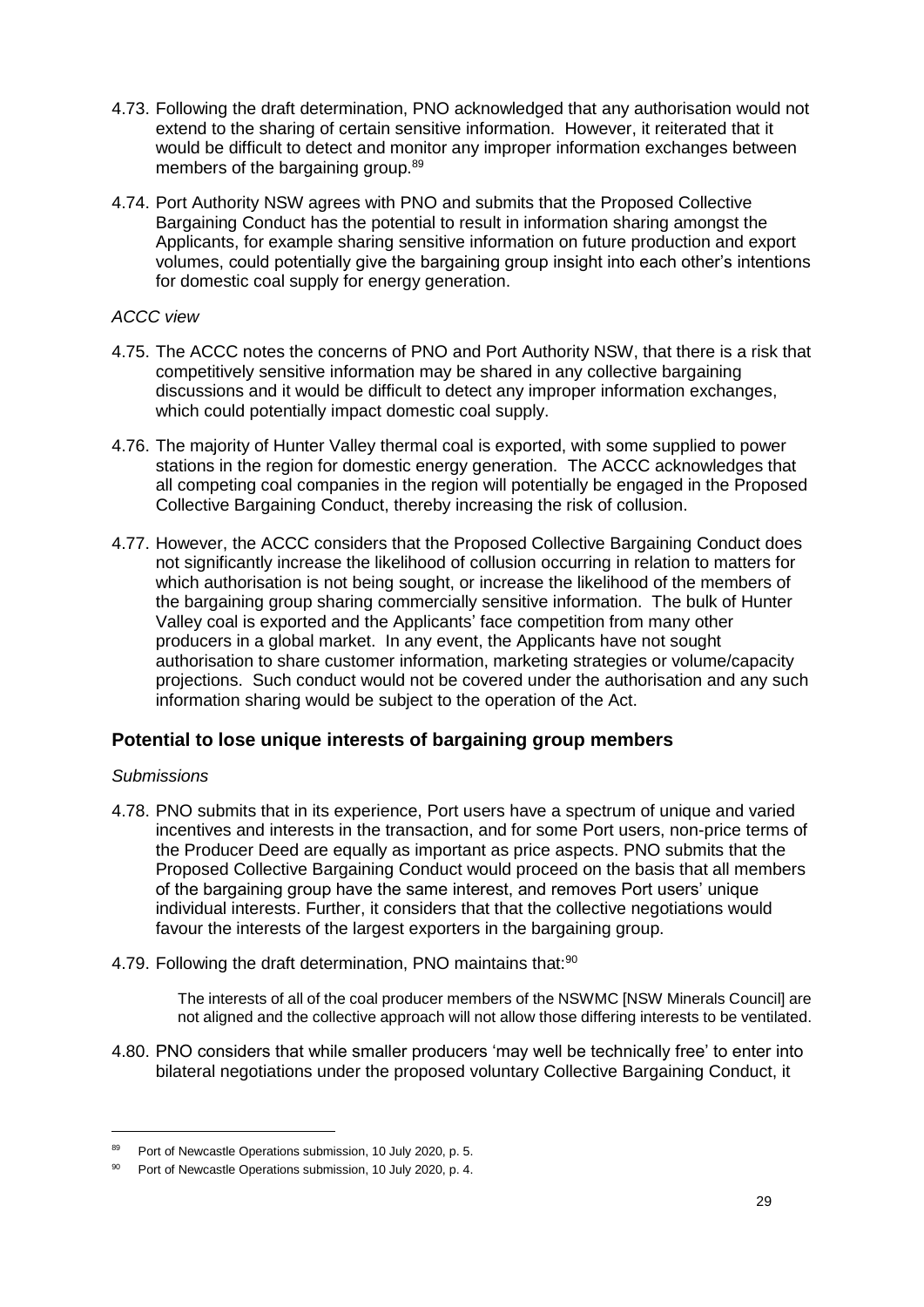considers that in practical terms smaller producers 'will be placed under pressure not to break from the negotiating bloc.'<sup>91</sup>

- 4.81. In response, the Applicants submit that it is unclear what commercial reasons larger producers would have to dissuade smaller producers from individually negotiating terms and conditions of access with PNO if they so wish.<sup>92</sup>
- 4.82. The Applicants submit that they are seeking to discuss and negotiate the terms and conditions of access under the contractual framework proposed by PNO. This will include discussions related not only to price but also the mechanics of the template Producer Deed. The Applicants also submit that they have largely common interests in transparency and efficiency, and for the terms and conditions of access to be understood and approached in a consistent manner across the industry.

#### *ACCC view*

- 4.83. The ACCC considers there are common issues at the Port which are appropriately dealt with on an industry-wide basis. This can be facilitated by the Proposed Collective Bargaining Conduct. The ACCC also notes that PNO is offering standard terms and conditions to producers under its template Deed.
- 4.84. Further, the Proposed Collective Bargaining Conduct is voluntary for all coal producers, who will still be free to negotiate terms and conditions of Port access separately through bilateral discussions with PNO if they believe it is in their interests to do so, or where their individual commercial interests have not been met through collective negotiations.
- 4.85. The ACCC considers the 'smaller' coal producers in the Hunter Valley are willing and able to independently negotiate with PNO if they considered it in their best commercial interests to do so.

#### **Effect of collective bargaining on Port Authority NSW's revenue**

4.86. The Port Authority NSW receives a quarterly fee from PNO for certain services at the Port, which is currently calculated as a fixed proportion of the navigation service charge that PNO receives from its customers.

#### *Submissions*

- 4.87. Port Authority NSW submits that the collective negotiation between the Applicants and PNO around the navigation service charge, and the potential for a subsequent reduction of those charges, may have flow on effects to the amount that PNO pays Port Authority NSW. Port Authority NSW submits that this has the potential to compromise the safe operation of the Port and its ability to meet its future costs.
- 4.88. Port Authority NSW submits that it anticipates material investments and cost increases in its Port operations in the next few years to meet more stringent safety obligations, including new nationally-mandated accreditations, upgrades to its Vessel Traffic Information Service, and increases in personnel.
- 4.89. Port Authority NSW submits that any authorisation should be limited to collective negotiation of the wharfage charge only. Alternatively, that a condition of authorisation should be imposed by the ACCC to limit any change to the revenue that Port Authority NSW receives from PNO by way of the navigation service charge.

<sup>91</sup> Port of Newcastle Operations submission, 10 July 2020, p. 4.

<sup>92</sup> Applicants' submission in response to interested parties, 18 August 2020, p. 2.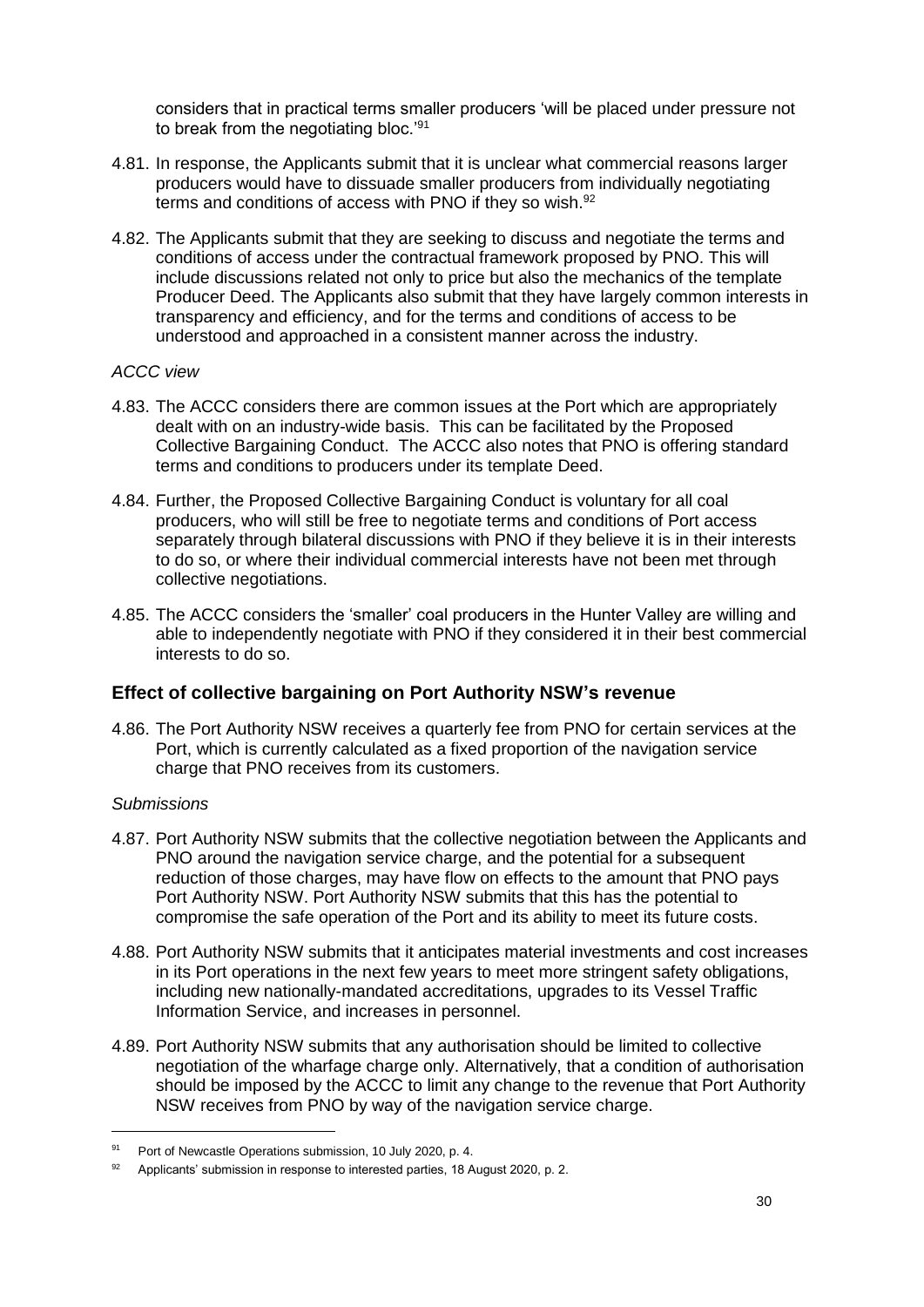- 4.90. In response, the Applicants submit that commercial arrangements between Port Authority NSW and PNO are confidential, and that the fees payable between the two service providers is a matter between PNO and Port Authority NSW. The Applicants submit that they would not wish to see the safe operation of the Port compromised. However, the State of NSW by virtue of the sale proceeds of port privatisations, and the charges, taxes and royalties it collects from the mining industry, should have sufficient funds for current and future operations of Port Authority NSW.
- 4.91. The Applicants submit that the conditions proposed by Port Authority NSW should not be imposed by the ACCC. Access seekers should be able to negotiate efficient pricing with PNO irrespective of commercial arrangements between PNO and Port Authority NSW.

#### *ACCC view*

- 4.92. The ACCC considers that the contractual relationship between each individual Applicant and PNO is open to bilateral negotiation, including in relation to the discounted navigation service charge and wharfage charge offered under the Producer Deed, whether or not authorisation of the Proposed Collective Bargaining Conduct is granted by the ACCC. The Proposed Collective Bargaining Conduct will be voluntary for the Applicants and PNO, and will be a commercial decision for each party as to what terms and conditions they agree to, in considering their particular incentives and interests.
- 4.93. Similarly, the contractual relationship between PNO and Port Authority NSW is subject to commercial negotiation between those parties. When Port Authority NSW agreed to payments from PNO that are linked to the navigation service charge payments PNO receives, it accepted the risk that those payments may go up or down over time. The ACCC does not consider that any potential flow on impact on Port Authority NSW's revenue is a relevant consideration in its assessment of this application. Port Authority NSW's obligations to operate the Port safely, or to cover future expenditure, are its own separate responsibility and a matter for commercial negotiation between Port Authority NSW and PNO.
- 4.94. As a result, the ACCC considers that the condition of authorisation requested by Port Authority NSW is not necessary for the proposed authorisation to further enhance the likely public benefits, or reduce the likely public detriments.

#### **ACCC conclusion on public detriment**

- 4.95. The ACCC considers that the Proposed Collective Bargaining Conduct is likely to result in minimal, if any, public detriments from any reduction in competition because:
	- participation in collective bargaining will be voluntary, both for the Applicants and PNO
	- the Applicants have not sought authorisation for collective boycott activity
	- authorisation would not extend to the sharing of sensitive information about which PNO and Port Authority NSW is concerned, for example future production or export volumes. Authorisation of collective discussions will be limited to the terms and conditions of access to the Port, including price, contained in the proposed Producer Deed, and
	- the ACCC does not consider that a condition of authorisation is required to reduce the likely minimal public detriments discussed above.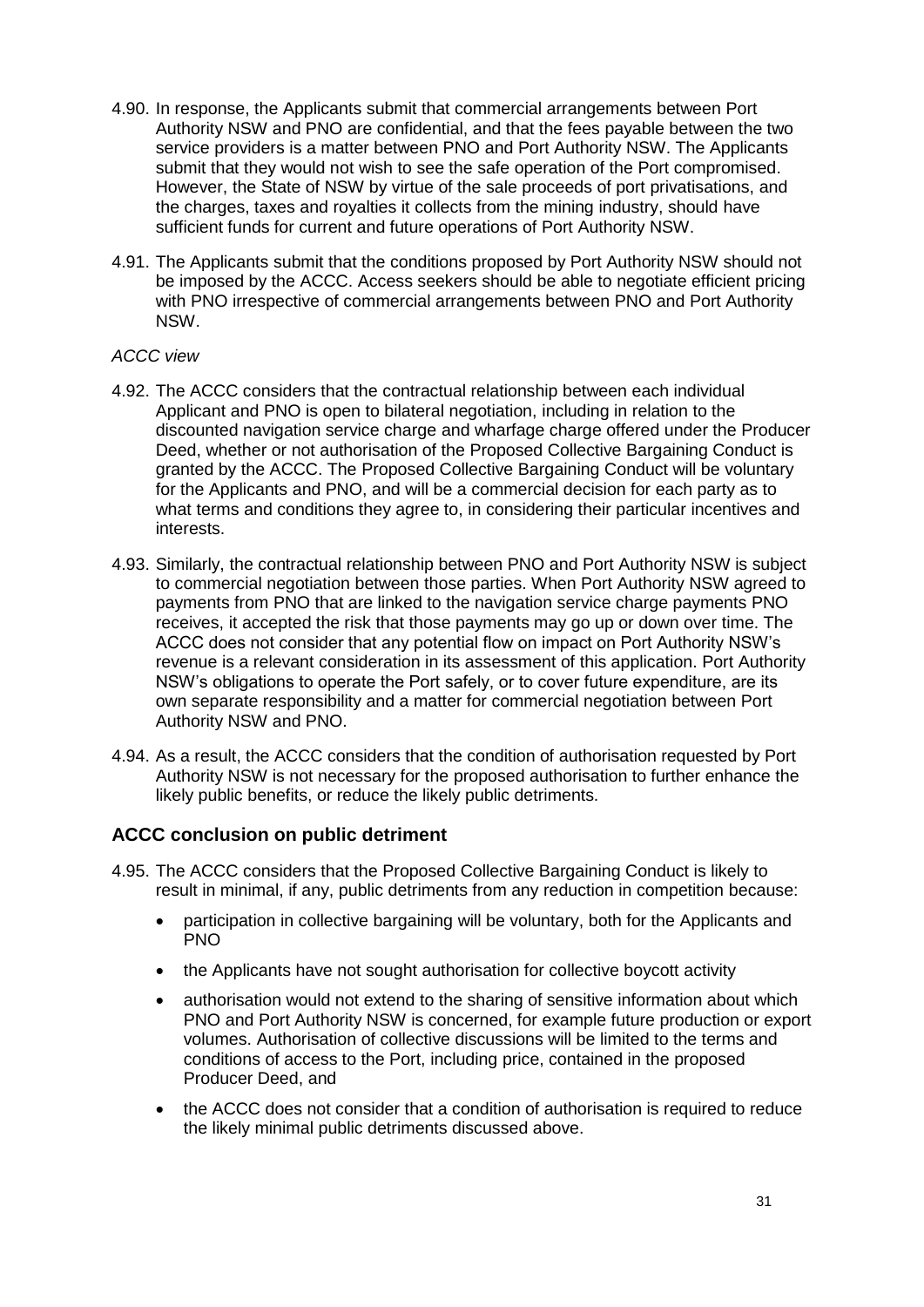## Balance of public benefit and detriment

4.96. For the reasons outlined in this determination, based on all the information before it, the ACCC is satisfied that the Proposed Collective Bargaining Conduct is likely to result in a public benefit and that this public benefit would outweigh any likely detriment to the public from the Proposed Collective Bargaining Conduct.

## Length of authorisation

- 4.97. The Act allows the ACCC to grant authorisation for a limited period of time.<sup>93</sup> This enables the ACCC to be in a position to be satisfied that the likely public benefits will outweigh the detriment for the period of authorisation. It also enables the ACCC to review the authorisation, and the public benefits and detriments that have resulted, after an appropriate period.
- 4.98. In this instance, the Applicants seek authorisation for ten years. The Applicants submit that authorisation of the Proposed Collective Bargaining Conduct for ten years would enable the industry to constructively negotiate and discuss the terms and conditions for access to the Port with PNO in a transparent and co-operative way.
- 4.99. As noted, the NSW Minerals Council lodged an application for declaration of certain services at the Port of Newcastle with the National Competition Council on 23 July 2020. Pursuant to any ACCC authorisation, the Applicants intend to collectively negotiate with PNO prior to and subsequent to any declaration of the Port's channel services.
- 4.100. Port Authority NSW submits that the ten year authorisation sought is unusually long, and impacts of the authorisation may be long lasting and difficult to predict across the full period.
- 4.101. The ACCC considers that an authorisation term of ten years is appropriate considering that the subject of the Proposed Collective Bargaining Conduct, being the long term Producer Deed, is proposed for ten years. This would enable the Applicants to collectively negotiate any proposed changes during the operation of the Producer Deed, for example in response to annual access price adjustments by PNO.
- 4.102. Further, the ACCC notes that the proposed period of authorisation would also cover a period where the Applicants envisage potentially seeking to collectively negotiate terms and conditions of access with PNO in the event that the NSW Minerals Council's application for the declaration of the Port was successful.
- 4.103. Therefore the ACCC grants authorisation for ten years, until 30 September 2030.

<sup>93</sup> Subsection 91(1) of the Act.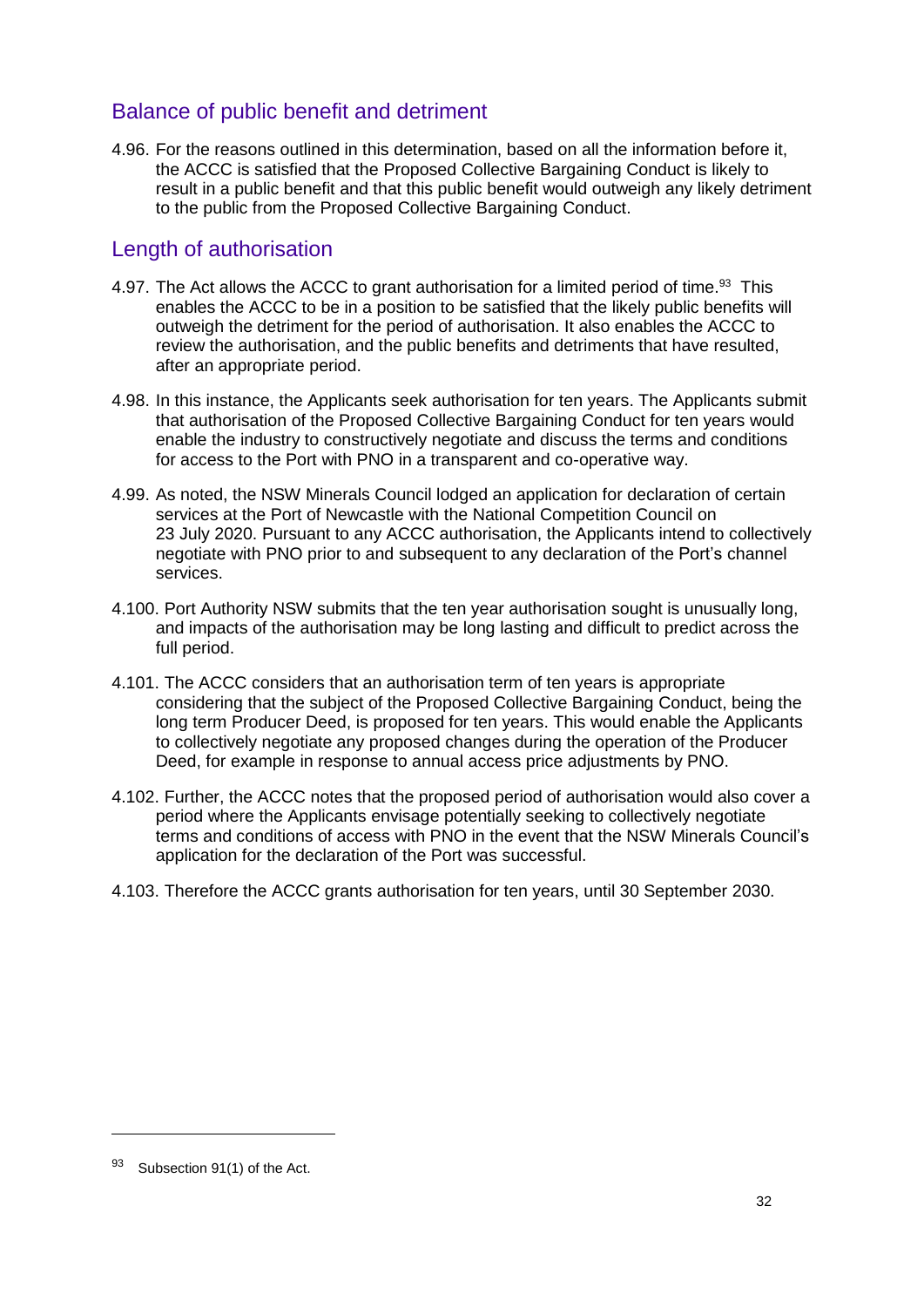# 5. Determination

## The application

- 5.1. On 6 March 2020 the NSW Minerals Council lodged application AA1000473 with the ACCC on behalf of itself, certain coal producers that export coal through the Port of Newcastle (the **Port**), and mining companies requiring future access through the Port of Newcastle<sup>94</sup> (the **Applicants**), seeking authorisation under subsection 88(1) of the Act.
- 5.2. The ten Applicant coal producers are:
	- Glencore Coal Assets Australia Pty Limited
	- Yancoal Australia Limited
	- Peabody Energy Australia Pty Ltd
	- Bloomfield Collieries Pty Ltd
	- Centennial Coal Company Limited
	- Malabar Coal Limited
	- Whitehaven Coal Mining Limited
	- Hunter Valley Energy Coal Pty Ltd
	- Idemitsu Australia Resources Pty Ltd, and
	- MACH Energy Australia Pty Ltd.
- <span id="page-32-0"></span>5.3. The Applicants seek authorisation to:
	- collectively discuss and negotiate the terms and conditions of access, including price to the Port for the export of coal (and any other minerals) through the Port
	- discuss amongst themselves matters relating to the above discussion and negotiations, and
	- enter into and give effect to contracts, arrangements or understandings with PNO containing common terms which relate to access to the Port and the export of minerals through the Port (the **Proposed Collective Bargaining Conduct**).

## The authorisation test

- 5.4. Under subsections 90(7) and 90(8) of the Act as they apply to this application for authorisation, the ACCC must not grant authorisation unless it is satisfied in all the circumstances that the Proposed Collective Bargaining Conduct would result or is likely to result in a benefit to the public, and the benefit would outweigh the detriment to the public that would result or be likely to result from the conduct.
- 5.5. For the reasons outlined in this determination, the ACCC is satisfied, in all the circumstances, that the Proposed Collective Bargaining Conduct would be likely to result in a benefit to the public and the benefit to the public would outweigh the detriment to the public that would result or be likely to result from the Proposed Collective Bargaining Conduct, including any lessening of competition.

<sup>&</sup>lt;sup>94</sup> Section 88(2)